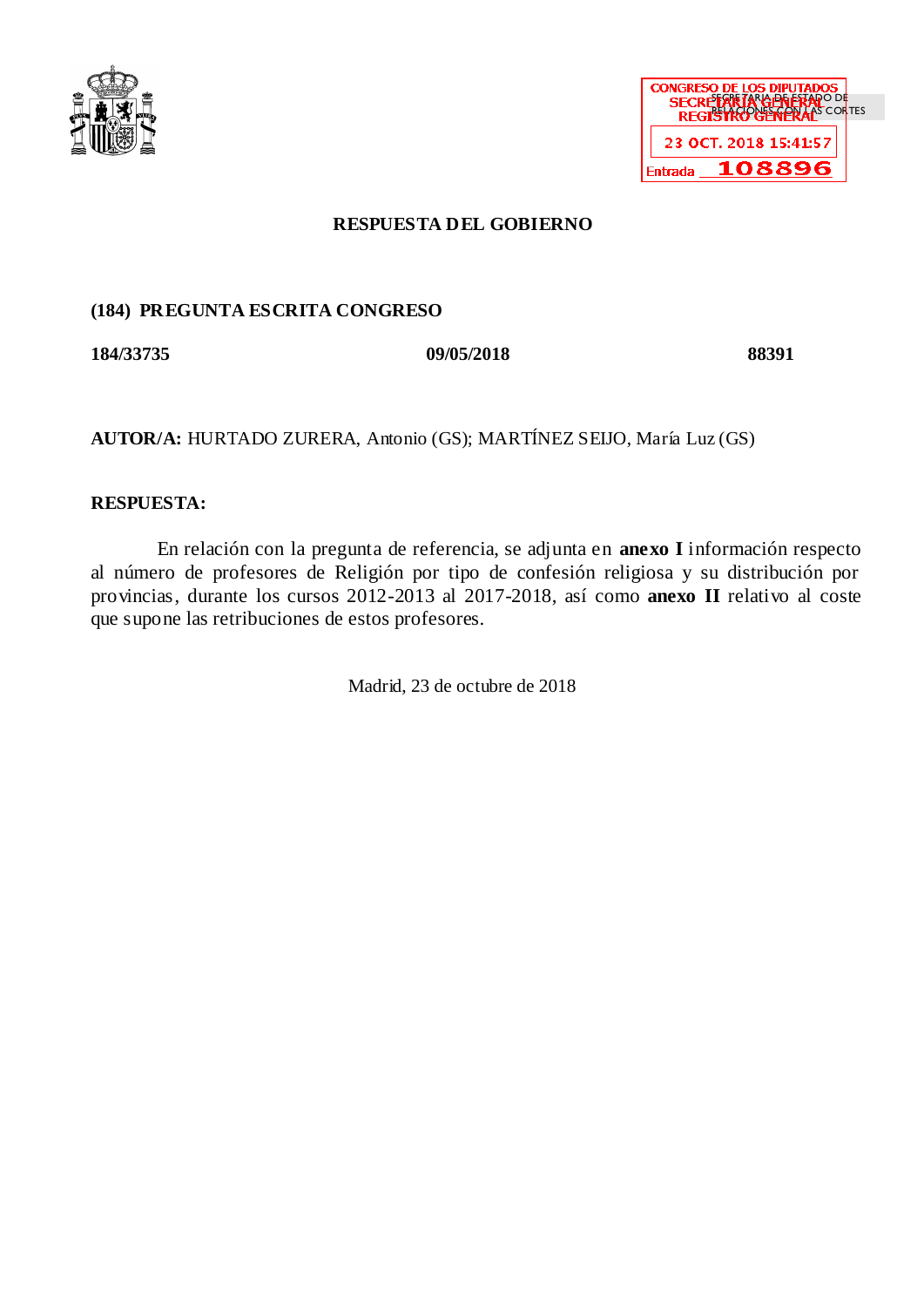## **ANEXO I 184/33735**

### **NÚMERO DE PROFESORES DE RELIGIÓN POR COMUNIDADES AUTÓNOMAS Y PROVINCIAS, NIVEL EDUCATIVO, CONFESIONES RELIGIOSAS Y SEXO DURANTE EL CURSO 2012-2013**

| CURSO 2012/2013                             | PROFESORES DE RELIGIÓN NIVEL INFANTIL/PRIMARIA |              |                              |                 |                |                |                                |                |                |                         |                             |                   |                             |                              | <b>PROFESORES DE RELIGIÓN NIVEL</b><br><b>ESO/BACHILLERATO</b> |                                                                                 |                |              |  |  |
|---------------------------------------------|------------------------------------------------|--------------|------------------------------|-----------------|----------------|----------------|--------------------------------|----------------|----------------|-------------------------|-----------------------------|-------------------|-----------------------------|------------------------------|----------------------------------------------------------------|---------------------------------------------------------------------------------|----------------|--------------|--|--|
|                                             |                                                |              | <b>C. RELIGIOSA CATÓLICA</b> |                 |                |                | <b>C. RELIGIOSA EVANGÉLICA</b> |                |                |                         | C. RELIGIOSA ISLÁMICA       |                   | <b>TOTAL</b><br>PROF.       | <b>TOTAL</b>                 |                                                                | <b>C. RELIGIOSA</b><br><b>TOTAL</b><br><b>CATOLICA</b><br>PROF.                 |                | <b>TOTAL</b> |  |  |
| C. A. ANDALUCIA                             | H                                              | M            | <b>TOTAL</b><br>PROF.        | <b>H CONTR</b>  | H              | M              | <b>TOTAL</b><br><b>PROF</b>    | <b>H CONTR</b> | н              | M                       | <b>TOTAL</b><br><b>PROF</b> | H<br><b>CONTR</b> | <b>RELIGIÓN</b><br>INF/PRIM | <b>HORAS</b><br><b>CONTR</b> | <b>RELIGIÓN</b><br>н<br>M<br><b>ESO/BACH</b>                   | <b>HORAS</b><br><b>CONTR</b>                                                    |                |              |  |  |
| <b>ALMERIA</b>                              | 31                                             | 167          | 198                          | 4.908           | $\overline{2}$ | $\mathbf 0$    | $\overline{2}$                 | 50             | 4              | $\mathbf 0$             | $\overline{4}$              | 100               | 204                         | 5.058                        |                                                                |                                                                                 |                |              |  |  |
| <b>CÁDIZ</b>                                | 27                                             | 268          | 295                          | 7.219           | 1              | 8              | 9                              | 196            | $\mathbf{1}$   | $\mathbf{1}$            | $\overline{2}$              | 50                | 306                         | 7.465                        |                                                                |                                                                                 |                |              |  |  |
| <b>CORDOBA</b>                              | 18                                             | 187          | 205                          | 4.553           | $\overline{3}$ | 3              | 6                              | 148            | 1              | 0                       | $\mathbf{1}$                | 25                | 212                         | 4.726                        |                                                                |                                                                                 |                |              |  |  |
| <b>GRANADA</b>                              | 22                                             | 182          | 204                          | 4.863           | $\mathbf 0$    | $\overline{4}$ | $\overline{4}$                 | 96             | $\overline{2}$ | $\mathbf 0$             | $\overline{2}$              | 50                | 210                         | 5.009                        |                                                                |                                                                                 |                |              |  |  |
| <b>HUELVA</b>                               | 23                                             | 112          | 135                          | 3.119           | 1              | 5              | 6                              | 131            | 1              | 0                       | $\mathbf{1}$                | 25                | 142                         | 3.275                        |                                                                |                                                                                 |                |              |  |  |
| <b>JAEN</b>                                 | 28                                             | 137          | 165                          | 3.739           | $\mathbf{1}$   | 9              | 10                             | 221            | 0              | $\mathbf 0$             | $\mathbf{0}$                |                   | 175                         | 3.960                        |                                                                |                                                                                 |                |              |  |  |
| MÁLAGA                                      | 36                                             | 340          | 376                          | 8.730           | 1              | $\overline{4}$ | 5                              | 107            | $\overline{2}$ | 3                       | 5                           | 125               | 386                         | 8.962                        |                                                                |                                                                                 |                |              |  |  |
| SEVILLA                                     | 39                                             | 377          | 416                          | 10.172          | $\overline{2}$ | 8              | 10                             | 217            | 0              | 1                       | $\mathbf{1}$                | 25                | 427                         | 10.414                       |                                                                |                                                                                 |                |              |  |  |
| <b>TOTAL C. A. ANDALUCIA</b>                | 224                                            | 1.770        | 1.994                        | 47.303          | 11             | 41             | 52                             | 1.166          | 11             | 5                       | 16                          | 400               | 2.062                       |                              |                                                                | 48.869 NIVEL EDUCATIVO<br><b>TRANSFERIDO TODAS</b><br>LAS COMUNIDADES AUTÓNOMAS |                |              |  |  |
| <b>C. A ARAGON</b>                          |                                                |              |                              |                 |                |                |                                |                |                |                         |                             |                   |                             |                              |                                                                |                                                                                 |                |              |  |  |
| <b>HUESCA</b>                               | 5                                              | 50           | 55                           | 1.206           | $\mathbf 0$    | 0              | $\mathbf{0}$                   |                | 1              | 0                       | $\mathbf{1}$                | 25                | 56                          | 1.231                        |                                                                |                                                                                 |                |              |  |  |
| <b>TERUEL</b>                               | $\overline{2}$                                 | 38           | 40                           | 928             | $\Omega$       | $\overline{2}$ | $\overline{2}$                 | 50             | 0              | 0                       | $\mathbf{0}$                |                   | 42                          | 978                          |                                                                |                                                                                 |                |              |  |  |
| ZARAGOZA                                    | 10                                             | 147          | 157                          | 3.264           | 1              | 6              | $\overline{7}$                 | 100            | $\mathbf{1}$   | 1                       | $\overline{2}$              | 37                | 166                         | 3.401                        |                                                                |                                                                                 |                |              |  |  |
| <b>TOTAL C. A. ARAGON</b>                   | 17                                             | 235          | 252                          | 5.398           | $\mathbf{1}$   | 8              | 9                              | 150            | $\overline{2}$ | $\mathbf{1}$            | $\overline{\mathbf{3}}$     | 62                | 264                         | 5.610                        |                                                                |                                                                                 |                |              |  |  |
| <b>C. A CANARIAS</b>                        |                                                |              |                              |                 |                |                |                                |                |                |                         |                             |                   |                             |                              |                                                                |                                                                                 |                |              |  |  |
| <b>LAS PALMAS</b>                           | 60                                             | 224          | 284                          | 6466            | $\mathbf 0$    | $\overline{2}$ | $\overline{2}$                 | 50             | 0              | 0                       | $\mathbf{0}$                |                   | 286                         | 6.516                        |                                                                |                                                                                 |                |              |  |  |
| <b>SANTA CRUZ DE TENERIFE</b>               | 50                                             | 225          | 275                          | 5627            | $\mathbf 0$    | $\mathbf 0$    | $\mathbf{0}$                   |                | $\mathbf{1}$   | 0                       | $\mathbf{1}$                | 18                | 276                         | 5.645                        |                                                                |                                                                                 |                |              |  |  |
| <b>TOTAL C. A. CANARIAS</b>                 | 110                                            | 449          | 559                          | 12.093          | $\mathbf{0}$   | $\overline{2}$ | $\overline{\mathbf{3}}$        | 50             | $\mathbf{1}$   | $\mathbf{0}$            | $\mathbf{1}$                | 18                | 562                         | 12.161                       |                                                                |                                                                                 |                |              |  |  |
| <b>C. A CANTABRIA</b>                       |                                                |              |                              |                 |                |                |                                |                |                |                         |                             |                   |                             |                              |                                                                |                                                                                 |                |              |  |  |
| <b>CANTABRIA</b>                            | 8                                              | 93           | 101                          | 2.483           | $\mathbf{0}$   | $\mathbf{1}$   | 1                              | 18             | $\bf{0}$       | $\bf{0}$                | $\mathbf{0}$                | $\mathbf{0}$      | 102                         | 2.501                        |                                                                |                                                                                 |                |              |  |  |
| <b>EDUCACIÓN A DISTANCIA</b>                |                                                |              |                              |                 |                |                |                                |                |                |                         |                             |                   |                             |                              |                                                                |                                                                                 |                |              |  |  |
| <b>MADRID</b>                               | $\mathbf{0}$                                   | $\mathbf{1}$ | $\mathbf{1}$                 | 25 <sup>1</sup> | $\mathbf{0}$   | $\mathbf{0}$   | $\mathbf{0}$                   | $\mathbf{0}$   | $\mathbf{0}$   | $\mathbf{0}$            | $\mathbf{0}$                | $\mathbf{0}$      | $\mathbf{1}$                | 25                           | $\mathbf{1}$                                                   | $\mathbf{0}$                                                                    | $\mathbf{1}$   | 18           |  |  |
| C. A CEUTA                                  |                                                |              |                              |                 |                |                |                                |                |                |                         |                             |                   |                             |                              |                                                                |                                                                                 |                |              |  |  |
| <b>CEUTA</b>                                | $\overline{2}$                                 | 12           | 14                           | 328             | $\mathbf{0}$   | $\mathbf{0}$   | $\mathbf{0}$                   | $\overline{0}$ | 5              | 8                       | 13                          | 325               | 27                          | 653                          | $\overline{\mathbf{3}}$                                        | 4                                                                               | $\overline{7}$ | 113          |  |  |
| <b>C. A MELILLA</b>                         |                                                |              |                              |                 |                |                |                                |                |                |                         |                             |                   |                             |                              |                                                                |                                                                                 |                |              |  |  |
| <b>MELILLA</b>                              | $\overline{\mathbf{3}}$                        | 9            | 12                           | 300             | $\mathbf{0}$   | $\mathbf{0}$   | $\mathbf{0}$                   | $\overline{0}$ | 8              | $\overline{\mathbf{3}}$ | <b>11</b>                   | 275               | 23                          | 575                          | 5                                                              | $\overline{\mathbf{3}}$                                                         | 8              | 144          |  |  |
| TOTAL PROF. RELIGIÓN SIN<br><b>EXTERIOR</b> | 364                                            | 2.569        | 2.933                        | 67.930          | 12             | 52             | 67                             | 1.384          | 27             | 17                      | 45                          | 1.080             | 3.041                       | 70.394                       | 9                                                              | $\overline{7}$                                                                  | 16             | 275          |  |  |

**CONGRESO DE LOS DIPUTADOS SECRETARÍA GENERAL REGISTRO GENERAL** 23 OCT. 2018 15:41:57 **Entrada 108896**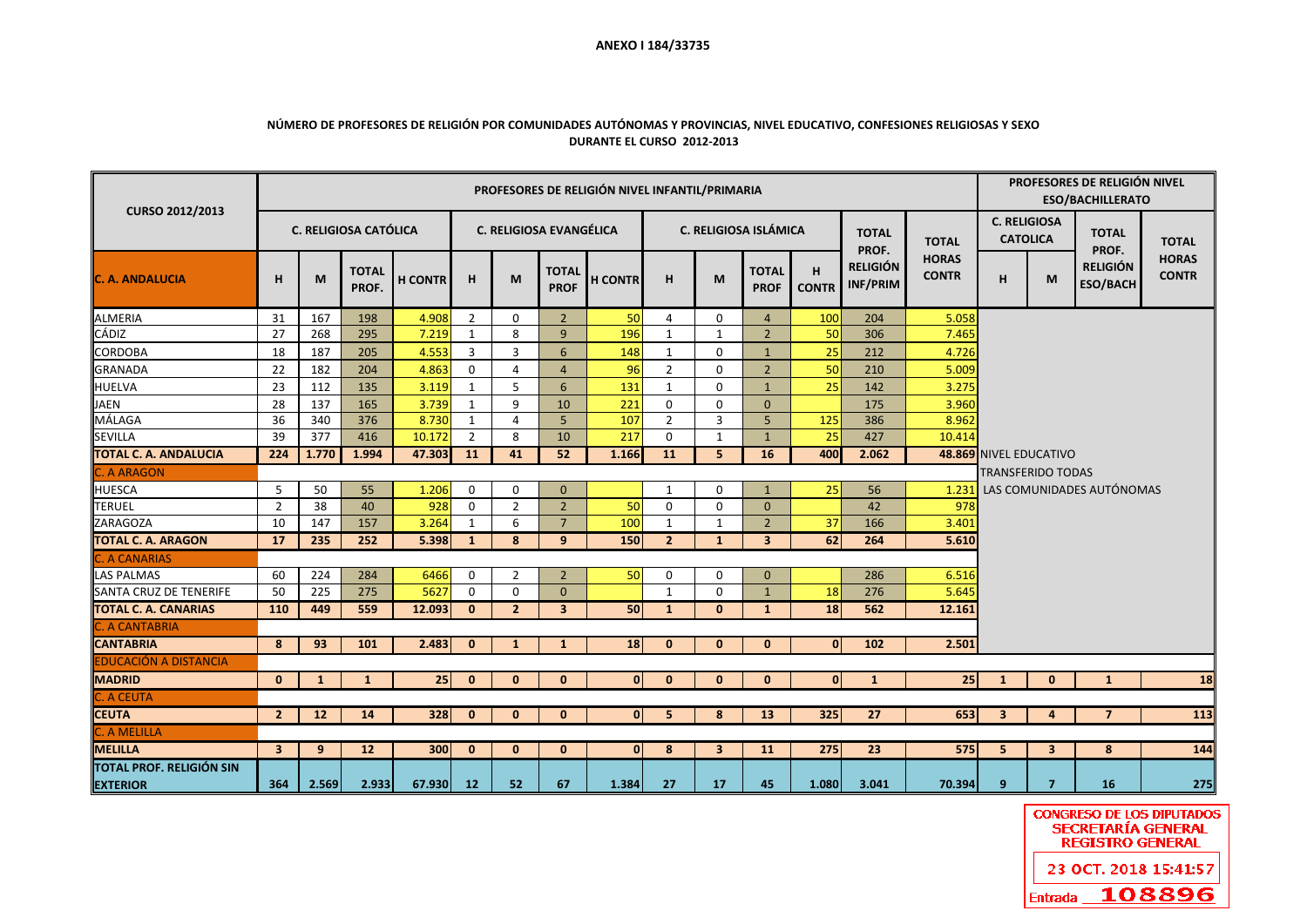| <b>EDUCACIÓN EN EL EXTERIOR TODOS</b><br><b>LOS NIVELES</b> | PROFESORES DE RELIGIÓN CATÓLICA |   |                             |          |  |  |  |  |
|-------------------------------------------------------------|---------------------------------|---|-----------------------------|----------|--|--|--|--|
| <b>UBICACIÓN DE LOS CENTROS</b><br><b>EDUCATIVOS</b>        | н                               | M | <b>TOTAL</b><br><b>PROF</b> | H. CONTR |  |  |  |  |
| <b>ANDORRA</b>                                              | 1                               | O | $\mathbf{1}$                | 10       |  |  |  |  |
| <b>BOGOTA</b>                                               | $\mathfrak{p}$                  | U | $\overline{2}$              | 40       |  |  |  |  |
| <b>LISBOA</b>                                               | 1                               | 1 | $\overline{2}$              | 42       |  |  |  |  |
| <b>LONDRES</b>                                              | ŋ                               | 1 | 1                           | 18       |  |  |  |  |
| <b>PARIS</b>                                                | ŋ                               | 1 | 1                           | 13       |  |  |  |  |
| <b>ROMA</b>                                                 | 1                               | 1 | $\overline{\phantom{0}}$    | 17       |  |  |  |  |
| <b>TANGER</b>                                               | 0                               | 1 | $\mathbf{1}$                |          |  |  |  |  |
| <b>TOTAL EDUCACIÓN EXTERIOR</b>                             | 5                               | 5 | 10                          | 145      |  |  |  |  |

 $\blacksquare$ 

|                                                                                 | н   | M     | <b>TOTAL</b><br>PROF. | <b>TOTAL</b><br><b>HORAS</b> |
|---------------------------------------------------------------------------------|-----|-------|-----------------------|------------------------------|
| TOTAL PROF. RELIGIÓN Y HORAS CONTRATADAS TODOS LOS NIVELES<br><b>EDUCATIVOS</b> | 417 | 2.650 | 3.067                 | 141.208                      |

ц,

 $\mathbf{r}$  and  $\mathbf{r}$  and  $\mathbf{r}$ 

۰,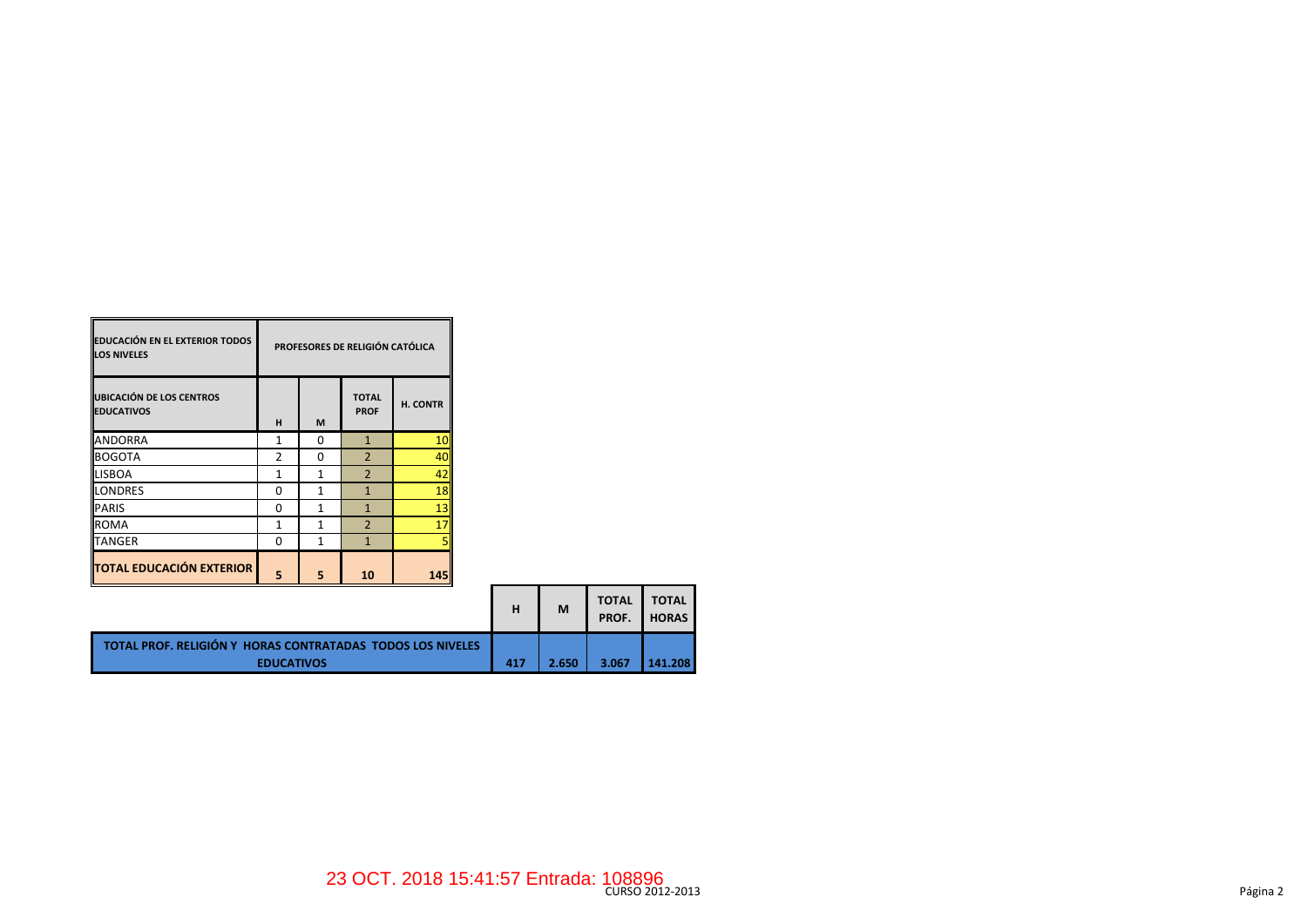#### CURSO 2013-2014

## **NÚMERO DE PROFESORES DE RELIGIÓN POR COMUNIDADES AUTÓNOMAS Y PROVINCIAS, NIVEL EDUCATIVO, CONFESIONES RELIGIOSAS Y SEXO DURANTE EL CURSO 2013-2014**

|                                                    | PROFESORES DE RELIGIÓN NIVEL INFANTIL/PRIMARIA |              |                       |                |                |                                |                             |                |                |                         |                             |                |                             | PROFESORES DE RELIGIÓN NIVEL<br><b>ESO/BACHILLERATO</b> |              |                                         |                                        |                              |
|----------------------------------------------------|------------------------------------------------|--------------|-----------------------|----------------|----------------|--------------------------------|-----------------------------|----------------|----------------|-------------------------|-----------------------------|----------------|-----------------------------|---------------------------------------------------------|--------------|-----------------------------------------|----------------------------------------|------------------------------|
| CURSO 2013/2014                                    |                                                |              | C. RELIGIOSA CATÓLICA |                |                | <b>C. RELIGIOSA EVANGÉLICA</b> |                             |                |                | C. RELIGIOSA ISLÁMICA   |                             |                | <b>TOTAL</b><br>PROF.       | <b>TOTAL</b><br><b>HORAS</b>                            |              | <b>C. RELIGIOSA</b><br><b>CATOLICA</b>  | <b>TOTAL</b><br>PROF.                  | <b>TOTAL</b><br><b>HORAS</b> |
| <b>C. A. ANDALUCIA</b>                             | н                                              | M            | <b>TOTAL</b><br>PROF. | <b>H CONTR</b> | H              | M                              | <b>TOTAL</b><br><b>PROF</b> | <b>H CONTR</b> | н              | M                       | <b>TOTAL</b><br><b>PROF</b> | <b>H CONTR</b> | <b>RELIGIÓN</b><br>INF/PRIM | <b>CONTR</b>                                            | H            | <b>RELIGIÓN</b><br><b>ESO/BACH</b><br>M | <b>CONTR</b>                           |                              |
| <b>ALMERIA</b>                                     | 32                                             | 170          | 202                   | 4.950          | $\overline{2}$ | 1                              | $\overline{3}$              | 56             | 4              | $\Omega$                | $\overline{4}$              | 100            | 209                         | 5.106                                                   |              |                                         |                                        |                              |
| CÁDIZ                                              | 27                                             | 269          | 296                   | 7.242          | 1              | 8                              | 9                           | 196            | $\mathbf{1}$   | $\mathbf{1}$            | $\overline{2}$              | 50             | 307                         | 7.488                                                   |              |                                         |                                        |                              |
| <b>CORDOBA</b>                                     | 21                                             | 184          | 205                   | 4.570          | 3              | 3                              | 6                           | 148            | $\mathbf{1}$   | 0                       | $\mathbf{1}$                | 25             | 212                         | 4.743                                                   |              |                                         |                                        |                              |
| <b>GRANADA</b>                                     | 22                                             | 182          | 204                   | 4.897          | $\Omega$       | $\overline{4}$                 | $\overline{4}$              | 96             | $\overline{2}$ | $\mathbf{1}$            | 3                           | 65             | 211                         | 5.058                                                   |              |                                         |                                        |                              |
| <b>HUELVA</b>                                      | 24                                             | 112          | 136                   | 3.140          | $\mathbf{1}$   | $\overline{4}$                 | 5                           | 108            | $\mathbf{1}$   | $\Omega$                | $\mathbf{1}$                | 25             | 142                         | 3.273                                                   |              |                                         |                                        |                              |
| <b>JAEN</b>                                        | 27                                             | 138          | 165                   | 3.773          | $\mathbf{1}$   | 10                             | 11                          | 256            | 0              | $\Omega$                | $\Omega$                    | $\Omega$       | 176                         | 4.029                                                   |              |                                         |                                        |                              |
| MÁLAGA                                             | 35                                             | 342          | 377                   | 8.799          | $\mathbf{1}$   | $\overline{4}$                 | 5                           | 107            | $\overline{2}$ | 3                       | 5                           | 125            | 387                         | 9.031                                                   |              |                                         |                                        |                              |
| <b>SEVILLA</b>                                     | 40                                             | 377          | 417                   | 10.269         | $\overline{2}$ | 8                              | 10                          | 217            | 0              | $\mathbf{1}$            | $\mathbf{1}$                | 25             | 428                         | 10.511                                                  |              |                                         |                                        |                              |
| <b>TOTAL C. A. ANDALUCIA</b>                       | 228                                            | 1.774        | 2.002                 | 47.640         | 11             | 42                             | 53                          | 1.184          | 11             | 6                       | 17                          | 415            | 2.072                       | 49.239                                                  |              |                                         |                                        |                              |
| . A ARAGON                                         |                                                |              |                       |                |                |                                |                             |                |                |                         |                             |                |                             |                                                         |              |                                         |                                        |                              |
| <b>HUESCA</b>                                      | 5                                              | 49           | 54                    | 1.175          | $\mathbf 0$    | 0                              | $\mathbf{0}$                |                | $\mathbf{1}$   | $\Omega$                | $\mathbf{1}$                | 25             | 55                          | 1.200                                                   |              |                                         |                                        |                              |
| <b>TERUEL</b>                                      | $\overline{2}$                                 | 38           | 40                    | 926            | 0              | $\overline{2}$                 | $\overline{2}$              | 50             | 0              | 0                       | $\mathbf 0$                 |                | 42                          |                                                         |              | 976 NIVEL EDUCATIVO                     |                                        |                              |
| <b>ZARAGOZA</b>                                    | 10                                             | 147          | 157                   | 3.232          | 1              | 6                              | $\overline{7}$              | 111            | $\mathbf{1}$   | 1                       | $\overline{2}$              | 37             | 166                         |                                                         |              | 3.380 TRANSFERIDO TODAS                 |                                        |                              |
| <b>TOTAL C. A. ARAGON</b>                          | 17                                             | 234          | 251                   | 5.333          | $\mathbf{1}$   | 8                              | 9                           | 161            | 2 <sup>2</sup> | $\mathbf{1}$            | 3                           | 62             | 263                         |                                                         |              |                                         | <b>5.556</b> LAS COMUNIDADES AUTÓNOMAS |                              |
| C. A CANARIAS                                      |                                                |              |                       |                |                |                                |                             |                |                |                         |                             |                |                             |                                                         |              |                                         |                                        |                              |
| <b>LAS PALMAS</b>                                  | 58                                             | 220          | 278                   | 5.994          | $\Omega$       | $\overline{2}$                 | $\overline{2}$              | 50             | 0              | $\Omega$                | $\Omega$                    |                | 280                         | 6.044                                                   |              |                                         |                                        |                              |
| SANTA CRUZ DE TENERIFE                             | 48                                             | 221          | 269                   | 4.902          | $\Omega$       | $\mathbf 0$                    | $\mathbf{0}$                |                | $\mathbf{1}$   | 0                       | $\mathbf{1}$                | 25             | 270                         | 4.927                                                   |              |                                         |                                        |                              |
| <b>TOTAL C. A. CANARIAS</b>                        | 106                                            | 441          | 547                   | 10.896         | $\mathbf{0}$   | $\overline{2}$                 | $\overline{\mathbf{3}}$     | 50             | $\mathbf{1}$   | $\bf{0}$                | $\mathbf{1}$                | 25             | 550                         | 10.971                                                  |              |                                         |                                        |                              |
| C. A CANTABRIA                                     |                                                |              |                       |                |                |                                |                             |                |                |                         |                             |                |                             |                                                         |              |                                         |                                        |                              |
| <b>CANTABRIA</b>                                   | 8                                              | 93           | 101                   | 2.470          | $\mathbf{0}$   | $\mathbf{1}$                   | $\mathbf{1}$                | 18             | $\mathbf{0}$   | $\mathbf{0}$            | $\mathbf{0}$                | $\mathbf{0}$   | 102                         | 2.488                                                   |              |                                         |                                        |                              |
| <b>EDUCACIÓN A DISTANCIA</b>                       |                                                |              |                       |                |                |                                |                             |                |                |                         |                             |                |                             |                                                         |              |                                         |                                        |                              |
| <b>MADRID</b>                                      | $\mathbf{0}$                                   | $\mathbf{1}$ | $\mathbf{1}$          | 25             | $\bf{0}$       | $\bf{0}$                       | $\mathbf{0}$                | $\mathbf{0}$   | $\bf{0}$       | $\mathbf{0}$            | $\mathbf{0}$                | 0              | $\mathbf{1}$                | 25                                                      | $\mathbf{1}$ | $\mathbf{0}$                            | $\mathbf{1}$                           | 18                           |
| C. A CEUTA                                         |                                                |              |                       |                |                |                                |                             |                |                |                         |                             |                |                             |                                                         |              |                                         |                                        |                              |
| <b>CEUTA</b>                                       | $\overline{2}$                                 | 12           | 14                    | 338            | $\mathbf{0}$   | $\mathbf{0}$                   | $\mathbf{0}$                | $\overline{0}$ | 5              | 8                       | 13                          | 325            | 27                          | 663                                                     | 3            | 4                                       | $\overline{7}$                         | 114                          |
| . A MELILLA                                        |                                                |              |                       |                |                |                                |                             |                |                |                         |                             |                |                             |                                                         |              |                                         |                                        |                              |
| <b>MELILLA</b>                                     | $\overline{\mathbf{3}}$                        | 9            | 12                    | 300            | $\mathbf{0}$   | $\mathbf{0}$                   | $\mathbf{0}$                | $\mathbf{0}$   | 8              | $\overline{\mathbf{3}}$ | <b>11</b>                   | 275            | 23                          | 575                                                     | 5            | 3                                       | 8                                      | 126                          |
| <b>TOTAL PROF. RELIGIÓN SIN</b><br><b>EXTERIOR</b> | 364                                            | 2.564        | 2.928                 | 67.002         | <b>12</b>      | 53                             | 67                          | 1.413          | 27             | 18                      | 45                          | 1.102          | 3.038                       | 69.517                                                  | 9            | $\overline{7}$                          | 16                                     | 258                          |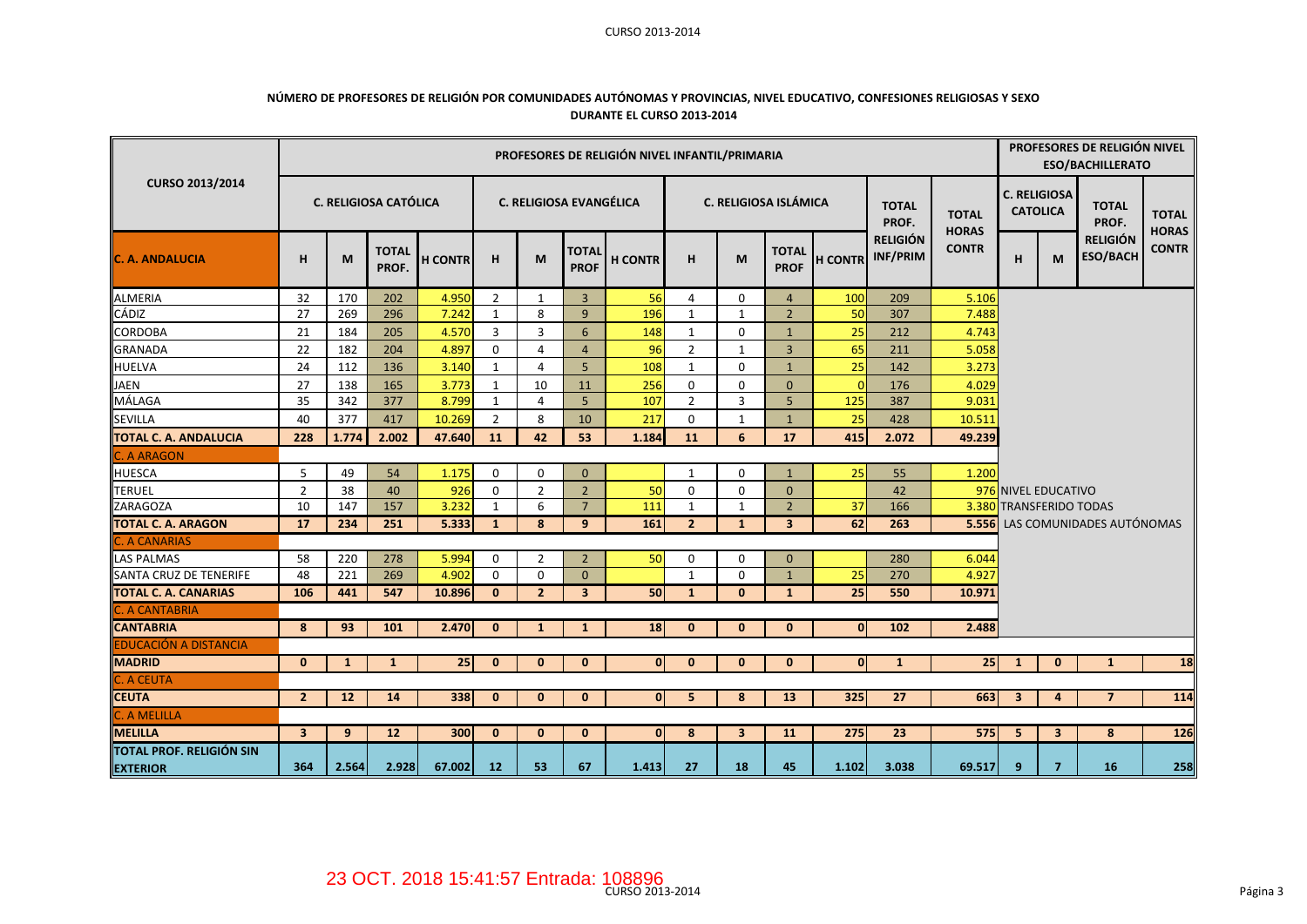| <b>EDUCACIÓN EN EL EXTERIOR TODOS</b><br><b>LOS NIVELES</b> | PROFESORES DE RELIGIÓN CATÓLICA |   |                             |          |  |  |  |  |  |
|-------------------------------------------------------------|---------------------------------|---|-----------------------------|----------|--|--|--|--|--|
| <b>UBICACIÓN DE LOS CENTROS</b><br><b>EDUCATIVOS</b>        | н                               | M | <b>TOTAL</b><br><b>PROF</b> | H. CONTR |  |  |  |  |  |
| <b>ANDORRA</b>                                              | $\mathbf{1}$                    | O | $\mathbf{1}$                | 10       |  |  |  |  |  |
| <b>BOGOTA</b>                                               | $\mathfrak z$                   | ŋ | $\overline{\phantom{0}}$    | 40       |  |  |  |  |  |
| <b>LISBOA</b>                                               | 1                               | 1 | $\overline{2}$              | 42       |  |  |  |  |  |
| <b>LONDRES</b>                                              | O                               | 1 | $\mathbf{1}$                | 18       |  |  |  |  |  |
| <b>PARIS</b>                                                | 0                               | 1 | $\mathbf{1}$                | 13       |  |  |  |  |  |
| <b>ROMA</b>                                                 | 1                               | 1 | $\overline{2}$              | 17       |  |  |  |  |  |
| <b>TOTAL EDUCACIÓN EXTERIOR</b>                             | 5                               | 4 | 9                           | 140      |  |  |  |  |  |

|                                                                                 | н   | M     | <b>TOTAL</b><br>PROF. | <b>TOTAL</b><br><b>HORAS</b> |
|---------------------------------------------------------------------------------|-----|-------|-----------------------|------------------------------|
| TOTAL PROF. RELIGIÓN Y HORAS CONTRATADAS TODOS LOS NIVELES<br><b>EDUCATIVOS</b> | 417 | 2.646 | 3.063                 | 139.432                      |

CURSO 2013-2014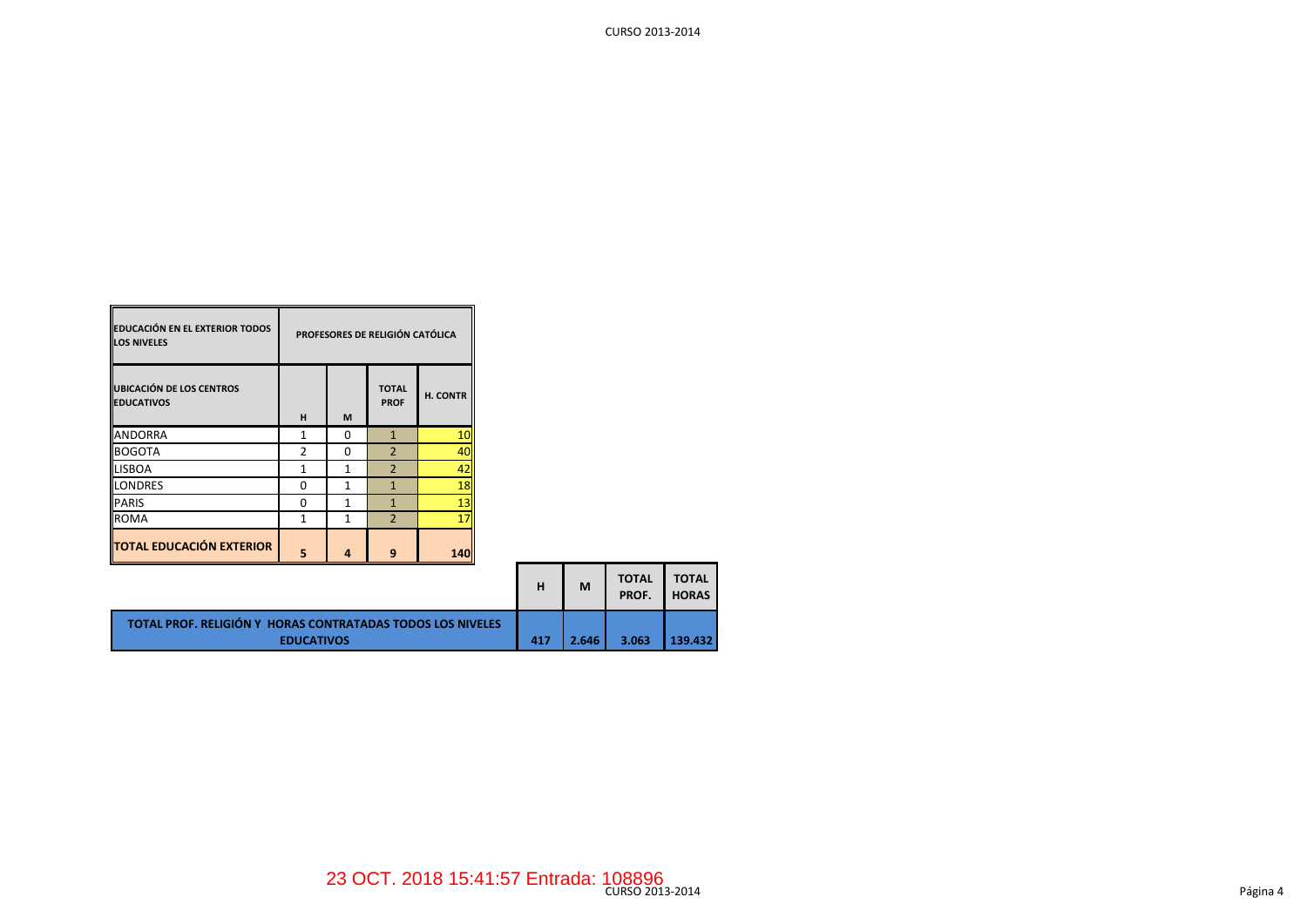#### CURSO 2014-2015

## **NÚMERO DE PROFESORES DE RELIGIÓN POR COMUNIDADES AUTÓNOMAS Y PROVINCIAS, NIVEL EDUCATIVO, CONFESIONES RELIGIOSAS Y SEXO DURANTE EL CURSO 2014-2015**

|                                                    | PROFESORES DE RELIGIÓN NIVEL INFANTIL/PRIMARIA |       |                              |                |                |                |                             |                |                |                         |                             |                |                             | PROFESORES DE RELIGIÓN NIVEL<br><b>ESO/BACHILLERATO</b> |     |                                        |                                        |                              |  |  |
|----------------------------------------------------|------------------------------------------------|-------|------------------------------|----------------|----------------|----------------|-----------------------------|----------------|----------------|-------------------------|-----------------------------|----------------|-----------------------------|---------------------------------------------------------|-----|----------------------------------------|----------------------------------------|------------------------------|--|--|
| CURSO 2014/2015                                    |                                                |       | <b>C. RELIGIOSA CATÓLICA</b> |                |                |                | C. RELIGIOSA EVANGÉLICA     |                |                | C. RELIGIOSA ISLÁMICA   |                             |                | <b>TOTAL</b><br>PROF.       | <b>TOTAL</b><br><b>HORAS</b>                            |     | <b>C. RELIGIOSA</b><br><b>CATOLICA</b> | <b>TOTAL</b><br>PROF.                  | <b>TOTAL</b><br><b>HORAS</b> |  |  |
| <b>C. A. ANDALUCIA</b>                             | н                                              | M     | <b>TOTAL</b><br>PROF.        | <b>H CONTR</b> | H              | M              | <b>TOTAL</b><br><b>PROF</b> | <b>H CONTR</b> | н              | M                       | <b>TOTAL</b><br><b>PROF</b> | <b>H CONTR</b> | <b>RELIGIÓN</b><br>INF/PRIM | <b>CONTR</b>                                            | H   | M                                      | <b>RELIGIÓN</b><br><b>ESO/BACH</b>     | <b>CONTR</b>                 |  |  |
| <b>ALMERIA</b>                                     | 32                                             | 169   | 201                          | 4.977          | 2              | 1              | $\overline{3}$              | 56             | 6              | $\mathbf 0$             | 6                           | 150            | 210                         | 5.183                                                   |     |                                        |                                        |                              |  |  |
| <b>CÁDIZ</b>                                       | 27                                             | 267   | 294                          | 7.230          | $\mathbf{1}$   | 8              | 9                           | 196            | $\mathbf{1}$   | $\mathbf{1}$            | $\overline{2}$              | 50             | 305                         | 7.476                                                   |     |                                        |                                        |                              |  |  |
| CORDOBA                                            | 20                                             | 184   | 204                          | 4.581          | 3              | 3              | 6                           | 149            | $\mathbf{1}$   | $\Omega$                | $\mathbf{1}$                | 25             | 211                         | 4.755                                                   |     |                                        |                                        |                              |  |  |
| <b>GRANADA</b>                                     | 21                                             | 187   | 208                          | 4.963          | 0              | 4              | $\overline{4}$              | 96             | $\overline{2}$ | $\mathbf{1}$            | $\overline{3}$              | 75             | 215                         | 5.134                                                   |     |                                        |                                        |                              |  |  |
| HUELVA                                             | 23                                             | 113   | 136                          | 3.164          | 1              | 4              | 5                           | 108            | $\mathbf{1}$   | $\Omega$                | $\mathbf{1}$                | 25             | 142                         | 3.297                                                   |     |                                        |                                        |                              |  |  |
| <b>JAEN</b>                                        | 26                                             | 139   | 165                          | 3.746          | 1              | 11             | 12                          | 272            | 0              | 0                       | $\mathbf{0}$                |                | 177                         | 4.018                                                   |     |                                        |                                        |                              |  |  |
| MÁLAGA                                             | 35                                             | 341   | 376                          | 8.798          | $\mathbf{1}$   | $\overline{4}$ | 5                           | 107            | $\overline{2}$ | 3                       | 5 <sup>5</sup>              | 125            | 386                         | 9.030                                                   |     |                                        |                                        |                              |  |  |
| <b>SEVILLA</b>                                     | 39                                             | 381   | 420                          | 10.310         | $\overline{2}$ | 8              | 10                          | 229            | $\pmb{0}$      | $\mathbf{1}$            | $\mathbf{1}$                | 25             | 431                         | 10.564                                                  |     |                                        |                                        |                              |  |  |
| <b>TOTAL C. A. ANDALUCIA</b>                       | 223                                            | 1.781 | 2.004                        | 47.769         | 11             | 43             | 54                          | 1.213          | 13             | 6                       | 19                          | 475            | 2.077                       | 49.457                                                  |     |                                        |                                        |                              |  |  |
| C. A ARAGON                                        |                                                |       |                              |                |                |                |                             |                |                |                         |                             |                |                             |                                                         |     |                                        |                                        |                              |  |  |
| <b>HUESCA</b>                                      | 5                                              | 48    | 53                           | 1.107          | $\Omega$       | $\Omega$       | $\mathbf{0}$                |                | 1              | 0                       | $\mathbf{1}$                | 25             | 54                          | 1.132                                                   |     |                                        |                                        |                              |  |  |
| <b>TERUEL</b>                                      | $\overline{2}$                                 | 37    | 39                           | 888            | $\mathbf 0$    | $\overline{2}$ | $\overline{2}$              | 50             | 0              | $\Omega$                | $\mathbf{0}$                |                | 41                          |                                                         |     | 938 NIVEL EDUCATIVO                    |                                        |                              |  |  |
| ZARAGOZA                                           | 10                                             | 147   | 157                          | 3.219          | 1              | 5              | 6                           | 117            | $\mathbf{1}$   | 1                       | $2^{\circ}$                 | 37             | 165                         |                                                         |     | 3.373 TRANSFERIDO TODAS                |                                        |                              |  |  |
| <b>TOTAL C. A. ARAGON</b>                          | 17                                             | 232   | 249                          | 5.214          | $\mathbf{1}$   | $\overline{7}$ | 8                           | 167            | $\overline{2}$ | $\mathbf{1}$            | $\overline{3}$              | 62             | 260                         |                                                         |     |                                        | <b>5.443</b> LAS COMUNIDADES AUTÓNOMAS |                              |  |  |
| C. A CANARIAS                                      |                                                |       |                              |                |                |                |                             |                |                |                         |                             |                |                             |                                                         |     |                                        |                                        |                              |  |  |
| <b>LAS PALMAS</b>                                  | 54                                             | 216   | 270                          | 6.002          | $\mathbf 0$    | $\overline{2}$ | $\overline{2}$              | 50             | 0              | 0                       | $\mathbf{0}$                |                | 272                         | 6.052                                                   |     |                                        |                                        |                              |  |  |
| SANTA CRUZ DE TENERIFE                             | 46                                             | 205   | 251                          | 4.861          | $\mathbf 0$    | 0              | $\mathbf{0}$                |                | $\mathbf{1}$   | $\Omega$                | $\mathbf{1}$                | 25             | 252                         | 4.886                                                   |     |                                        |                                        |                              |  |  |
| <b>TOTAL C. A. CANARIAS</b>                        | 100                                            | 421   | 521                          | 10.863         | $\Omega$       | $\overline{2}$ | $\overline{2}$              | 50             | $\mathbf{1}$   | $\mathbf{0}$            | $\mathbf{1}$                | 25             | 524                         | 10.938                                                  |     |                                        |                                        |                              |  |  |
| C. A CANTABRIA                                     |                                                |       |                              |                |                |                |                             |                |                |                         |                             |                |                             |                                                         |     |                                        |                                        |                              |  |  |
| <b>CANTABRIA</b>                                   | 8                                              | 93    | 101                          | 2.464          | $\Omega$       | $\mathbf{1}$   | 1                           | 18             | $\mathbf{0}$   | $\mathbf{0}$            | $\bf{0}$                    | $\mathbf{0}$   | 102                         | 2.482                                                   |     |                                        |                                        |                              |  |  |
| EDUCACIÓN A DISTANCIA                              |                                                |       |                              |                |                |                |                             |                |                |                         |                             |                |                             |                                                         |     |                                        |                                        |                              |  |  |
| <b>MADRID</b>                                      | $\mathbf{0}$                                   | 1     | 1                            | 25             | $\mathbf{0}$   | $\mathbf{0}$   | $\bf{0}$                    | $\mathbf{0}$   | $\mathbf{0}$   | $\mathbf{0}$            | $\bf{0}$                    | $\overline{0}$ | $\mathbf{1}$                | 25 <sub>1</sub>                                         | -1  | $\bf{0}$                               | $\mathbf{1}$                           | 18                           |  |  |
| C. A CEUTA                                         |                                                |       |                              |                |                |                |                             |                |                |                         |                             |                |                             |                                                         |     |                                        |                                        |                              |  |  |
| <b>CEUTA</b>                                       | $\mathbf{1}$                                   | 11    | 12                           | 300            | $\bf{0}$       | $\mathbf{0}$   | $\bf{0}$                    | $\mathbf{0}$   | 5              | 8                       | 13                          | 325            | 25                          | 625                                                     | 3   | 3                                      | 6                                      | 108                          |  |  |
| C. A MELILLA                                       |                                                |       |                              |                |                |                |                             |                |                |                         |                             |                |                             |                                                         |     |                                        |                                        |                              |  |  |
| <b>MELILLA</b>                                     | $\overline{\mathbf{3}}$                        | 9     | 12                           | 300            | $\mathbf{0}$   | $\mathbf{0}$   | $\mathbf{0}$                | $\mathbf{0}$   | $\overline{7}$ | $\overline{\mathbf{3}}$ | 10                          | 250            | 22                          | 550                                                     | - 5 | $\overline{\mathbf{3}}$                | 8                                      | 144                          |  |  |
| <b>TOTAL PROF. RELIGIÓN SIN</b><br><b>EXTERIOR</b> | 352                                            | 2.548 | 2.900                        | 66.935         | 12             | 53             | 65                          | 1.448          | 28             | 18                      | 46                          | 1.137          | 3.011                       | 69.520                                                  | 9   | 6                                      | 15                                     | 270                          |  |  |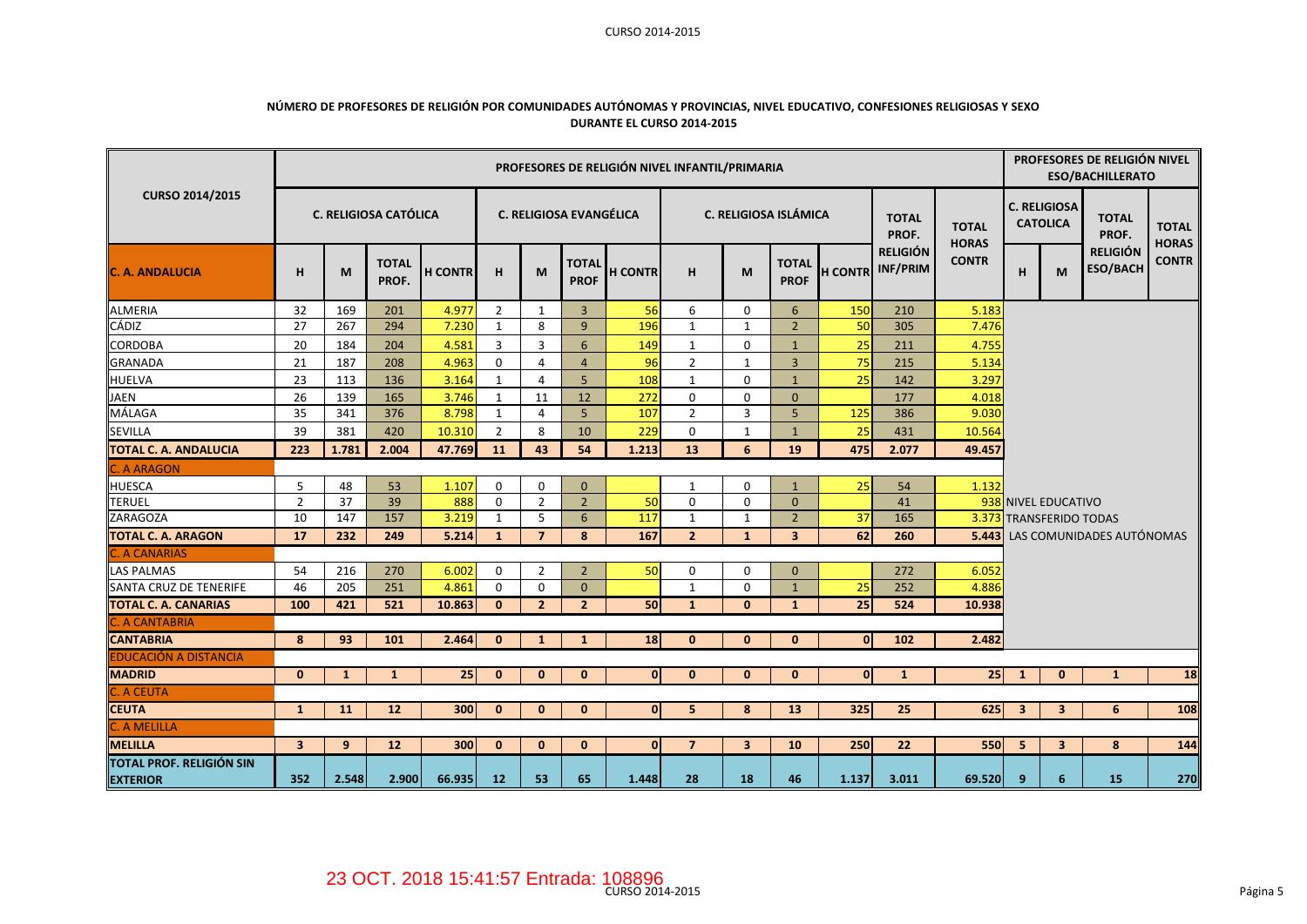| PARIS                                                      | 0   |       |       | 13 <sub>h</sub> |   |   |                       |                              |
|------------------------------------------------------------|-----|-------|-------|-----------------|---|---|-----------------------|------------------------------|
| <b>ROMA</b>                                                |     |       |       | 17 <sup>1</sup> |   |   |                       |                              |
| <b>TOTAL EDUCACIÓN EXTERIOR</b>                            | 5   | 4     | 9     | <b>136</b>      |   |   |                       |                              |
|                                                            |     |       |       |                 | н | M | <b>TOTAL</b><br>PROF. | <b>TOTAL</b><br><b>HORAS</b> |
| TOTAL PROF. RELIGIÓN Y HORAS CONTRATADAS TODOS LOS NIVELES | 406 | 2.629 | 3.035 | 139.446         |   |   |                       |                              |

**TOTAL PROF**

**PROFESORES DE RELIGIÓN CATÓLICA**

**H. CONTR**

**H M**

ANDORRA 1 0 1 10<br>BOGOTA 2 0 2 40 BOGOTA 2 0 2 40 LISBOA 1 1 1 2 <mark>42</mark> LONDRES 0 1 1 1 1 14

**EDUCACIÓN EN EL EXTERIOR TODOS** 

**UBICACIÓN DE LOS CENTROS** 

**LOS NIVELES**

**EDUCATIVOS**

CURSO 2014-2015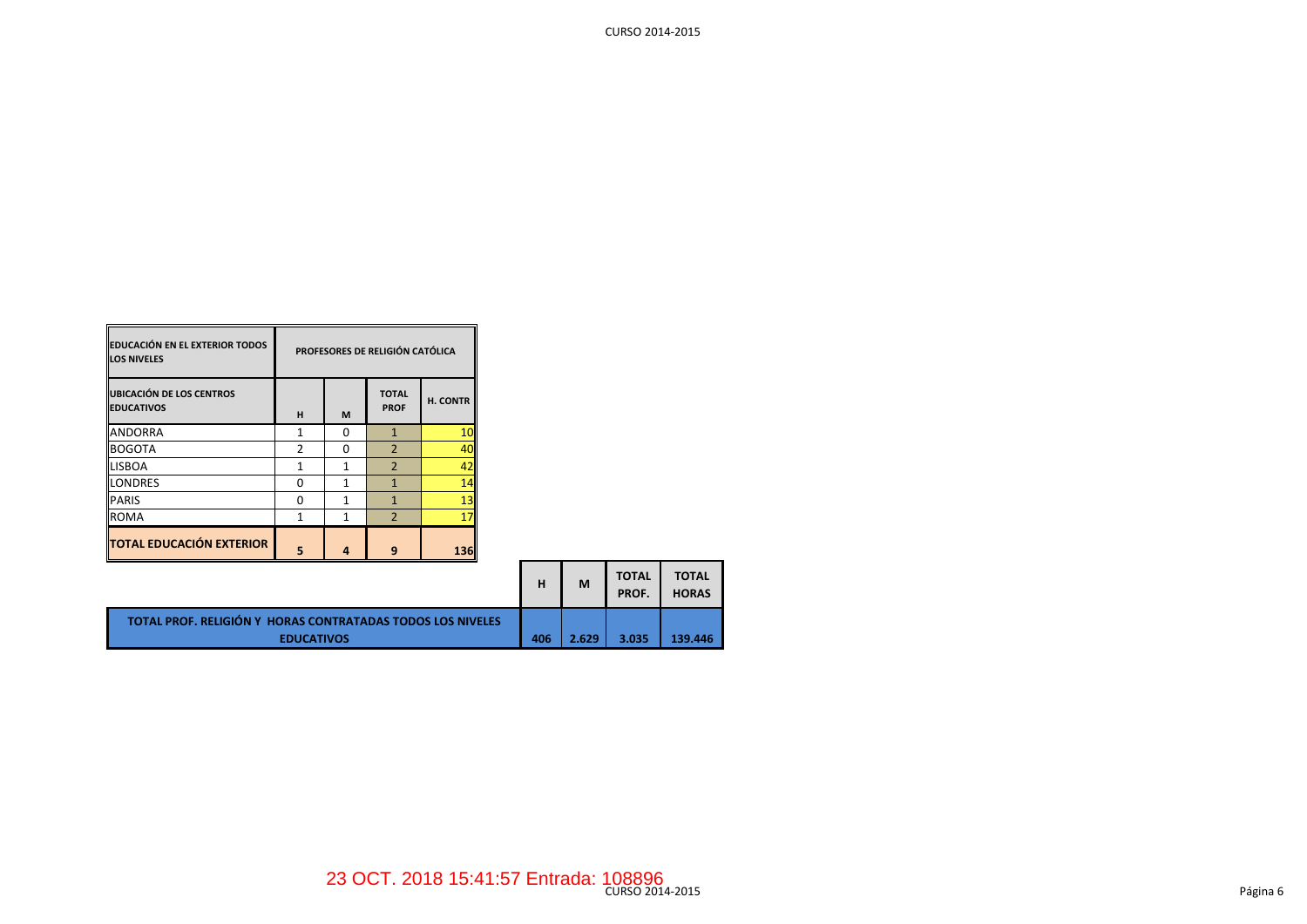#### CURSO 2015-2016

### **NÚMERO DE PROFESORES DE RELIGIÓN POR COMUNIDADES AUTÓNOMAS Y PROVINCIAS, NIVEL EDUCATIVO, CONFESIONES RELIGIOSAS Y SEXO DURANTE EL CURSO 2015-2016**

|                                                    | PROFESORES DE RELIGIÓN NIVEL INFANTIL/PRIMARIA |                |                              |                |                |                         |                             |                   |                |                         |                             |              |                                     |                              | PROFESORES DE RELIGIÓN NIVEL<br><b>ESO/BACHILLERATO</b> |                                        |                                    |                              |  |
|----------------------------------------------------|------------------------------------------------|----------------|------------------------------|----------------|----------------|-------------------------|-----------------------------|-------------------|----------------|-------------------------|-----------------------------|--------------|-------------------------------------|------------------------------|---------------------------------------------------------|----------------------------------------|------------------------------------|------------------------------|--|
| <b>CURSO 2015/2016</b>                             |                                                |                | <b>C. RELIGIOSA CATÓLICA</b> |                |                | C. RELIGIOSA EVANGÉLICA |                             |                   |                |                         | C. RELIGIOSA ISLÁMICA       |              | <b>TOTAL</b><br>PROF.               | <b>TOTAL</b><br><b>HORAS</b> |                                                         | <b>C. RELIGIOSA</b><br><b>CATOLICA</b> | <b>TOTAL</b><br>PROF.              | <b>TOTAL</b><br><b>HORAS</b> |  |
| <b>C. A. ANDALUCIA</b>                             | н                                              | M              | <b>TOTAL</b><br>PROF.        | <b>H CONTR</b> | H              | M                       | <b>TOTAL</b><br><b>PROF</b> | н<br><b>CONTR</b> | н              | M                       | <b>TOTAL</b><br><b>PROF</b> |              | <b>RELIGIÓN</b><br>H CONTR INF/PRIM | <b>CONTR</b>                 | н                                                       | M                                      | <b>RELIGIÓN</b><br><b>ESO/BACH</b> | <b>CONTR</b>                 |  |
| <b>ALMERIA</b>                                     | 31                                             | 170            | 201                          | 4.966          | $\overline{2}$ | 1                       | $\overline{3}$              | 56                | 6              | $\mathbf{1}$            | $7\overline{ }$             | 175          | 211                                 | 5.197                        |                                                         |                                        |                                    |                              |  |
| <b>CÁDIZ</b>                                       | 27                                             | 267            | 294                          | 7.215          | $\mathbf{1}$   | 8                       | $\overline{9}$              | 196               | $\mathbf{1}$   | 1                       | $\overline{2}$              | 50           | 305                                 | 7.461                        |                                                         |                                        |                                    |                              |  |
| <b>CORDOBA</b>                                     | 23                                             | 178            | 201                          | 4.518          | 3              | 3                       | 6                           | 149               | 1              | $\mathbf{0}$            | $\mathbf{1}$                | 25           | 208                                 | 4.692                        |                                                         |                                        |                                    |                              |  |
| <b>GRANADA</b>                                     | 20                                             | 186            | 206                          | 4.976          | 0              | 4                       | $\overline{4}$              | 96                | $\overline{2}$ | 1                       | $\overline{3}$              | 75           | 213                                 | 5.147                        |                                                         |                                        |                                    |                              |  |
| HUELVA                                             | 22                                             | 112            | 134                          | 3.175          | $\mathbf{1}$   | 4                       | 5 <sup>5</sup>              | 108               | 1              | $\mathbf{0}$            | $\mathbf{1}$                | 25           | 140                                 | 3.308                        |                                                         |                                        |                                    |                              |  |
| JAEN                                               | 25                                             | 136            | 161                          | 3.683          | $\mathbf{1}$   | 11                      | 12                          | 297               | $\mathbf 0$    | 0                       | $\mathbf{0}$                |              | 173                                 | 3.980                        |                                                         |                                        |                                    |                              |  |
| MÁLAGA                                             | 33                                             | 342            | 375                          | 8.757          | $\mathbf{1}$   | 5                       | 6                           | 110               | $\overline{2}$ | 3                       | 5                           | 125          | 386                                 | 8.992                        |                                                         |                                        |                                    |                              |  |
| <b>SEVILLA</b>                                     | 39                                             | 377            | 416                          | 10.188         | $\overline{2}$ | 8                       | 10                          | 229               | $\mathbf 0$    | $\mathbf{1}$            | $\mathbf{1}$                | 25           | 427                                 | 10.442                       |                                                         |                                        |                                    |                              |  |
| <b>TOTAL C. A. ANDALUCIA</b>                       | 220                                            | 1.768          | 1.988                        | 47.478         | 11             | 44                      | 55                          | 1.241             | 13             | $\overline{7}$          | 20                          | 500          | 2.063                               | 49.219                       |                                                         |                                        |                                    |                              |  |
| . A ARAGON                                         |                                                |                |                              |                |                |                         |                             |                   |                |                         |                             |              |                                     |                              |                                                         |                                        |                                    |                              |  |
| <b>HUESCA</b>                                      | 5                                              | 48             | 53                           | 1.063          | $\mathbf 0$    | 0                       | $\mathbf{0}$                |                   | 1              | $\mathbf 0$             | $\mathbf{1}$                | 25           | 54                                  | 1.088                        |                                                         |                                        |                                    |                              |  |
| <b>TERUEL</b>                                      | $\overline{2}$                                 | 37             | 39                           | 867            | $\mathbf 0$    | $\overline{2}$          | $\overline{2}$              | 50                | 0              | 0                       | $\mathbf{0}$                |              | 41                                  |                              |                                                         | 917 NIVEL EDUCATIVO                    |                                    |                              |  |
| <b>ZARAGOZA</b>                                    | 10                                             | 145            | 155                          | 3.169          | $\mathbf{1}$   | 5                       | 6                           | 134               | $\mathbf{1}$   | 1                       | $\overline{2}$              | 37           | 163                                 | 3.340                        |                                                         |                                        | <b>TRANSFERIDO TODAS</b>           |                              |  |
| <b>TOTAL C. A. ARAGON</b>                          | 17                                             | 230            | 247                          | 5.099          | $\mathbf{1}$   | $\overline{7}$          | 8                           | 184               | $\overline{2}$ | $\mathbf{1}$            | $\overline{\mathbf{3}}$     | 62           | 258                                 | 5.345                        |                                                         |                                        | LAS COMUNIDADES AUTÓNOMAS          |                              |  |
| C. A CANARIAS                                      |                                                |                |                              |                |                |                         |                             |                   |                |                         |                             |              |                                     |                              |                                                         |                                        |                                    |                              |  |
| <b>LAS PALMAS</b>                                  | 51                                             | 200            | 251                          | 5.741          | $\mathbf 0$    | $\overline{2}$          | $\overline{2}$              | 50                | $\mathbf 0$    | $\mathbf 0$             | $\Omega$                    |              | 253                                 | 5.791                        |                                                         |                                        |                                    |                              |  |
| <b>SANTA CRUZ DE TENERIFE</b>                      | 45                                             | 189            | 234                          | 4.796          | $\mathbf 0$    | 0                       | $\mathbf{0}$                |                   | $\mathbf{1}$   | $\mathbf 0$             | $\mathbf{1}$                | 25           | 235                                 | 4.821                        |                                                         |                                        |                                    |                              |  |
| <b>TOTAL C. A. CANARIAS</b>                        | 96                                             | 389            | 485                          | 10.537         | $\mathbf{0}$   | $\overline{2}$          | $\overline{\mathbf{3}}$     | 50                | $\mathbf{1}$   | $\mathbf{0}$            | $\mathbf{1}$                | 25           | 488                                 | 10.612                       |                                                         |                                        |                                    |                              |  |
| <b>C. A CANTABRIA</b>                              |                                                |                |                              |                |                |                         |                             |                   |                |                         |                             |              |                                     |                              |                                                         |                                        |                                    |                              |  |
| <b>CANTABRIA</b>                                   | 8                                              | 93             | 101                          | 2.464          | $\mathbf{0}$   | -1                      | 1                           | 18                | $\mathbf{0}$   | $\mathbf{0}$            | $\mathbf{0}$                | $\mathbf{0}$ | 102                                 | 2.482                        |                                                         |                                        |                                    |                              |  |
| EDUCACIÓN A DISTANCIA                              |                                                |                |                              |                |                |                         |                             |                   |                |                         |                             |              |                                     |                              |                                                         |                                        |                                    |                              |  |
| <b>MADRID</b>                                      | $\mathbf{0}$                                   | $\mathbf{1}$   | $\mathbf{1}$                 | 25             | $\mathbf 0$    | $\mathbf{0}$            | $\bf{0}$                    | 0                 | $\mathbf{0}$   | $\mathbf{0}$            | $\mathbf{0}$                | $\mathbf{0}$ | $\mathbf{1}$                        | 25                           | 1                                                       | $\bf{0}$                               | $\mathbf{1}$                       | 18                           |  |
| <b>C. A CEUTA</b>                                  |                                                |                |                              |                |                |                         |                             |                   |                |                         |                             |              |                                     |                              |                                                         |                                        |                                    |                              |  |
| <b>CEUTA</b>                                       | 1                                              | 10             | 11                           | 275            | $\mathbf{0}$   | $\mathbf{0}$            | $\mathbf{0}$                | $\mathbf{0}$      | 5              | 8                       | 13                          | 325          | 24                                  | 600                          | 3                                                       | 3                                      | 6                                  | 108                          |  |
| C. A MELILLA                                       |                                                |                |                              |                |                |                         |                             |                   |                |                         |                             |              |                                     |                              |                                                         |                                        |                                    |                              |  |
| <b>MELILLA</b>                                     | $\overline{\mathbf{3}}$                        | 9 <sup>°</sup> | 12                           | 300            | $\bf{0}$       | $\mathbf{0}$            | $\mathbf{0}$                | $\mathbf{0}$      | $\overline{7}$ | $\overline{\mathbf{3}}$ | 10                          | 250          | 22                                  | 550                          | 5                                                       | $\overline{\mathbf{3}}$                | 8                                  | 144                          |  |
| <b>TOTAL PROF. RELIGIÓN SIN</b><br><b>EXTERIOR</b> | 345                                            | 2.500          | 2.845                        | 66.178         | 12             | 54                      | 67                          | 1.493             | 28             | 19                      | 45                          | 1.162        | 2.958                               | 68.833                       | 9                                                       | 6                                      | <b>15</b>                          | 270                          |  |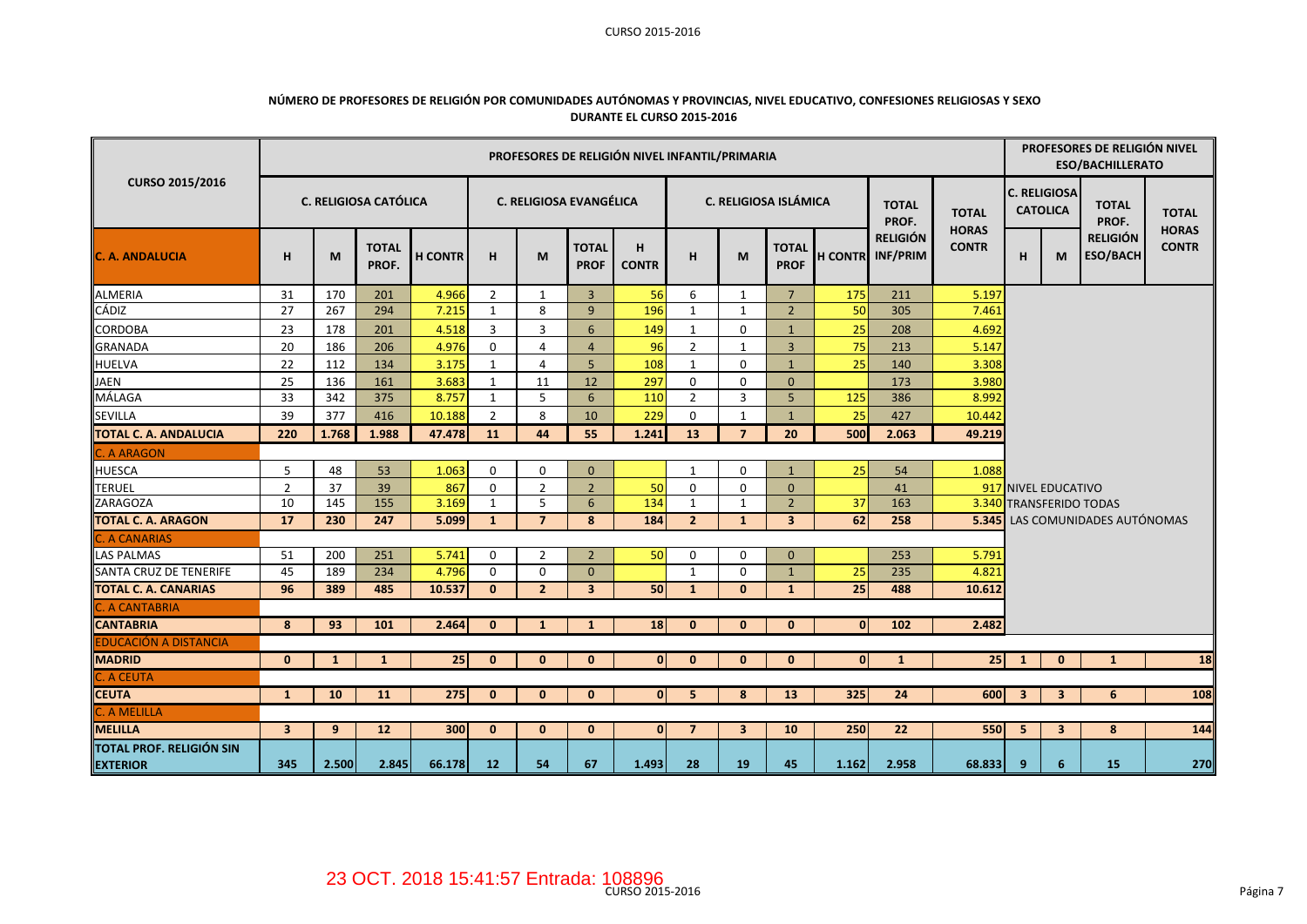| <b>EDUCACIÓN EN EL EXTERIOR TODOS</b><br><b>LOS NIVELES</b> | PROFESORES DE RELIGIÓN CATÓLICA |   |                             |          |  |  |  |  |
|-------------------------------------------------------------|---------------------------------|---|-----------------------------|----------|--|--|--|--|
| <b>UBICACIÓN DE LOS CENTROS</b><br><b>EDUCATIVOS</b>        | н                               | M | <b>TOTAL</b><br><b>PROF</b> | H. CONTR |  |  |  |  |
| <b>ANDORRA</b>                                              |                                 | ŋ |                             | 10       |  |  |  |  |
| <b>BOGOTA</b>                                               | 2                               | ŋ | $\overline{\phantom{0}}$    | 40       |  |  |  |  |
| <b>LISBOA</b>                                               |                                 | 1 | $\overline{2}$              | 42       |  |  |  |  |
| <b>LONDRES</b>                                              | ი                               |   |                             | 14       |  |  |  |  |
| <b>PARIS</b>                                                | ŋ                               |   |                             | 13       |  |  |  |  |
| <b>ROMA</b>                                                 | $\overline{2}$                  | ŋ | $\overline{\phantom{a}}$    | 17       |  |  |  |  |
| <b>TOTAL EDUCACIÓN EXTERIOR</b>                             | 6                               |   |                             | 136      |  |  |  |  |

 $\overline{\phantom{0}}$ 

Б

|                                                                                        | н   | M     | <b>TOTAL</b><br>PROF. | <b>TOTAL</b><br><b>HORAS</b> |
|----------------------------------------------------------------------------------------|-----|-------|-----------------------|------------------------------|
| <b>TOTAL PROF. RELIGIÓN Y HORAS CONTRATADAS TODOS LOS NIVELES</b><br><b>EDUCATIVOS</b> | 400 | 2.582 | 2.982                 | 138.072                      |

CURSO 2015-2016

**–** 

۰.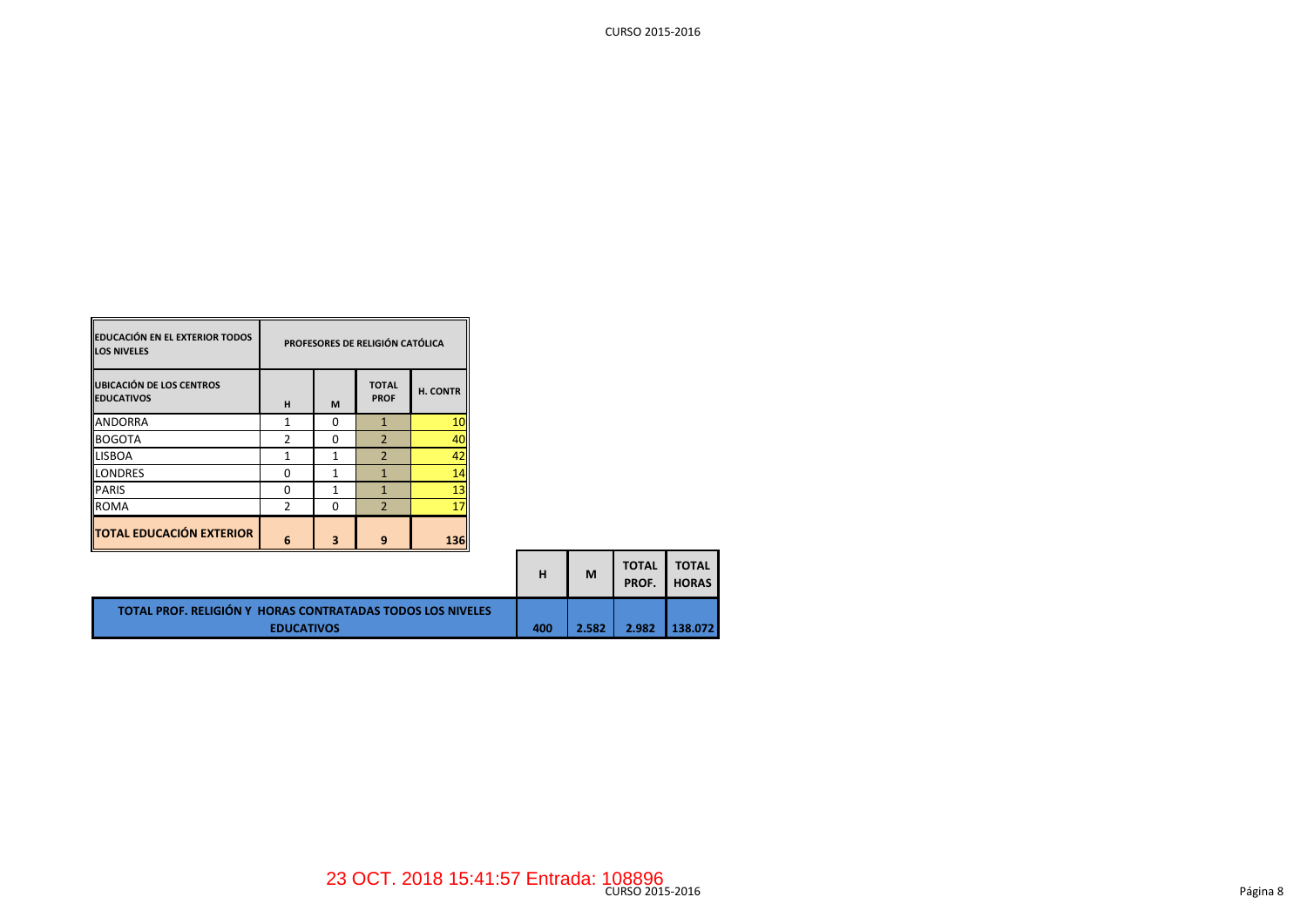### CURSO 2016-2017

| NÚMERO DE PROFESORES DE RELIGIÓN POR COMUNIDADES AUTÓNOMAS Y PROVINCIAS, NIVEL EDUCATIVO, CONFESIONES RELIGIOSAS Y SEXO |
|-------------------------------------------------------------------------------------------------------------------------|
| DURANTE EL CURSO 2016-2017                                                                                              |

| CURSO 2016/2017                                    |                         |              |                              |                |                |                |                                | PROFESORES DE RELIGIÓN NIVEL INFANTIL/PRIMARIA |                |                |                             |                   |                             |                              | PROFESORES DE RELIGIÓN NIVEL<br><b>ESO/BACHILLERATO</b> |                                        |                                    |                              |  |
|----------------------------------------------------|-------------------------|--------------|------------------------------|----------------|----------------|----------------|--------------------------------|------------------------------------------------|----------------|----------------|-----------------------------|-------------------|-----------------------------|------------------------------|---------------------------------------------------------|----------------------------------------|------------------------------------|------------------------------|--|
|                                                    |                         |              | <b>C. RELIGIOSA CATÓLICA</b> |                |                |                | <b>C. RELIGIOSA EVANGÉLICA</b> |                                                |                |                | C. RELIGIOSA ISLÁMICA       |                   | <b>TOTAL</b><br>PROF.       | <b>TOTAL</b>                 |                                                         | <b>C. RELIGIOSA</b><br><b>CATOLICA</b> | <b>TOTAL</b><br>PROF.              | <b>TOTAL</b>                 |  |
| <b>C. A. ANDALUCIA</b>                             | н                       | M            | <b>TOTAL</b><br>PROF.        | <b>H CONTR</b> | H              | M              | <b>TOTAL</b><br><b>PROF</b>    | <b>H CONTR</b>                                 | H              | M              | <b>TOTAL</b><br><b>PROF</b> | H<br><b>CONTR</b> | <b>RELIGIÓN</b><br>INF/PRIM | <b>HORAS</b><br><b>CONTR</b> | н                                                       | M                                      | <b>RELIGIÓN</b><br><b>ESO/BACH</b> | <b>HORAS</b><br><b>CONTR</b> |  |
| <b>ALMERIA</b>                                     | 31                      | 166          | 197                          | 4.803          | $\overline{2}$ | $\mathbf{1}$   | $\overline{3}$                 | 56                                             | 6              | $\overline{2}$ | 8                           | 200               | 208                         | 5.059                        |                                                         |                                        |                                    |                              |  |
| CÁDIZ                                              | 27                      | 266          | 293                          | 7.131          | $\mathbf{1}$   | 8              | 9                              | 196                                            | $\mathbf{1}$   | $\mathbf{1}$   | $\overline{2}$              | 50                | 304                         | 7.377                        |                                                         |                                        |                                    |                              |  |
| CORDOBA                                            | 23                      | 176          | 199                          | 4.465          | 3              | 3              | 6                              | 149                                            | $\mathbf{1}$   | $\mathbf 0$    | $\mathbf{1}$                | 25                | 206                         | 4.639                        |                                                         |                                        |                                    |                              |  |
| <b>GRANADA</b>                                     | 19                      | 182          | 201                          | 4.818          | 0              | 4              | $\overline{4}$                 | 97                                             | $\overline{2}$ | $\mathbf{1}$   | $\overline{3}$              | 75                | 208                         | 4.990                        |                                                         |                                        |                                    |                              |  |
| <b>HUELVA</b>                                      | 23                      | 112          | 135                          | 3.176          | $\mathbf{1}$   | $\overline{4}$ | 5                              | 108                                            | $\mathbf{1}$   | $\mathbf 0$    | $\mathbf{1}$                | 25                | 141                         | 3.309                        |                                                         |                                        |                                    |                              |  |
| <b>JAEN</b>                                        | 23                      | 132          | 155                          | 3.624          | 1              | 11             | 12                             | 297                                            | 0              | $\mathbf 0$    | $\mathbf{0}$                |                   | 167                         | 3.921                        |                                                         |                                        |                                    |                              |  |
| MÁLAGA                                             | 33                      | 338          | 371                          | 8.678          | $\mathbf{1}$   | 5              | 6                              | 127                                            | $\overline{2}$ | 3              | 5                           | 125               | 382                         | 8.930                        |                                                         |                                        |                                    |                              |  |
| <b>SEVILLA</b>                                     | 39                      | 375          | 414                          | 10.135         | $\overline{2}$ | 8              | 10                             | 229                                            | $\mathbf 0$    | $\mathbf{1}$   | $\mathbf{1}$                | 25                | 425                         | 10.389                       |                                                         |                                        |                                    |                              |  |
| <b>TOTAL C. A. ANDALUCIA</b>                       | 218                     | 1.747        | 1.965                        | 46.830         | 11             | 44             | 55                             | 1.259                                          | 13             | 8              | 21                          | 525               | 2.041                       | 48.614                       |                                                         |                                        |                                    |                              |  |
| <b>C. A ARAGON</b>                                 |                         |              |                              |                |                |                |                                |                                                |                |                |                             |                   |                             |                              |                                                         |                                        |                                    |                              |  |
| <b>HUESCA</b>                                      | 6                       | 46           | 52                           | 1.059          | $\mathbf 0$    | $\mathbf 0$    | $\mathbf{0}$                   |                                                | 1              | $\mathbf 0$    | $\mathbf{1}$                | 25                | 53                          |                              |                                                         | 1.084 NIVEL EDUCATIVO                  |                                    |                              |  |
| <b>TERUEL</b>                                      | $\overline{4}$          | 36           | 40                           | 859            | $\mathbf 0$    | $\overline{2}$ | $\overline{2}$                 | 50                                             | $\mathbf 0$    | $\mathbf 0$    | $\mathbf{0}$                |                   | 42                          |                              |                                                         | 909 TRANSFERIDO TODAS                  |                                    |                              |  |
| <b>ZARAGOZA</b>                                    | 10                      | 142          | 152                          | 3.170          | $\mathbf{1}$   | 5              | 6                              | 142                                            | $\mathbf{1}$   | 1              | $\overline{2}$              | 50                | 160                         | 3.362                        |                                                         |                                        | LAS COMUNIDADES AUTÓNOMAS          |                              |  |
| <b>TOTAL C. A. ARAGON</b>                          | 20                      | 224          | 244                          | 5.088          | $\mathbf{1}$   | $\overline{7}$ | 8                              | 192                                            | $\overline{2}$ | $\mathbf{1}$   | $\overline{\mathbf{3}}$     | 75                | 255                         | 5.355                        |                                                         |                                        |                                    |                              |  |
| <b>C. A CANARIAS</b>                               |                         |              |                              |                |                |                |                                |                                                |                |                |                             |                   |                             |                              |                                                         |                                        |                                    |                              |  |
| <b>LAS PALMAS</b>                                  | 46                      | 193          | 239                          | 5.539          | $\mathbf 0$    | $\overline{2}$ | $\overline{2}$                 | 50                                             | $\mathbf 0$    | $\Omega$       | $\Omega$                    |                   | 241                         | 5.589                        |                                                         |                                        |                                    |                              |  |
| SANTA CRUZ DE TENERIFE                             | 39                      | 184          | 223                          | 4.749          | $\mathbf 0$    | $\mathbf 0$    | $\Omega$                       |                                                | $\mathbf{1}$   | $\mathbf 0$    | $\mathbf{1}$                | 25                | 224                         | 4.774                        |                                                         |                                        |                                    |                              |  |
| <b>TOTAL C. A. CANARIAS</b>                        | 85                      | 377          | 462                          | 10.288         | $\mathbf{0}$   | $\overline{2}$ | $\overline{\mathbf{3}}$        | 50                                             | $\mathbf{1}$   | $\mathbf{0}$   | $\mathbf{1}$                | 25                | 465                         | 10.363                       |                                                         |                                        |                                    |                              |  |
| <b>C. A CANTABRIA</b>                              |                         |              |                              |                |                |                |                                |                                                |                |                |                             |                   |                             |                              |                                                         |                                        |                                    |                              |  |
| <b>CANTABRIA</b>                                   | 8                       | 93           | 101                          | 2.464          | $\mathbf{0}$   | $\mathbf{1}$   | $\mathbf{1}$                   | 18                                             | $\bf{0}$       | $\bf{0}$       | $\mathbf{0}$                | $\mathbf{0}$      | 102                         | 2.482                        |                                                         |                                        |                                    |                              |  |
| <b>EDUCACIÓN A DISTANCIA</b>                       |                         |              |                              |                |                |                |                                |                                                |                |                |                             |                   |                             |                              |                                                         |                                        |                                    |                              |  |
| <b>MADRID</b>                                      | $\mathbf{0}$            | $\mathbf{1}$ | 1                            | 25             | $\mathbf{0}$   | $\mathbf{0}$   | $\mathbf{0}$                   | $\mathbf{0}$                                   | $\mathbf{0}$   | $\mathbf{0}$   | $\mathbf{0}$                | $\mathbf{0}$      | $\mathbf{1}$                | 25                           | $\mathbf{1}$                                            | $\mathbf{0}$                           | $\mathbf{1}$                       | 18                           |  |
| C. A CEUTA                                         |                         |              |                              |                |                |                |                                |                                                |                |                |                             |                   |                             |                              |                                                         |                                        |                                    |                              |  |
| <b>CEUTA</b>                                       | $\mathbf{1}$            | 10           | 11                           | 275            | $\bf{0}$       | $\mathbf{0}$   | $\mathbf{0}$                   | $\mathbf{0}$                                   | 5              | 9              | 14                          | 350               | 25                          | 625                          | $\overline{\mathbf{3}}$                                 | $\overline{\mathbf{3}}$                | 6                                  | 108                          |  |
| C. A MELILLA                                       |                         |              |                              |                |                |                |                                |                                                |                |                |                             |                   |                             |                              |                                                         |                                        |                                    |                              |  |
| <b>MELILLA</b>                                     | $\overline{\mathbf{3}}$ | 9            | 12                           | 300            | $\mathbf{0}$   | $\mathbf{0}$   | $\mathbf{0}$                   | $\mathbf{0}$                                   | $\overline{7}$ | $\overline{3}$ | 10                          | 250               | 22                          | 550                          | 5                                                       | $\overline{\mathbf{3}}$                | 8                                  | 144                          |  |
| <b>TOTAL PROF. RELIGIÓN SIN</b><br><b>EXTERIOR</b> | 335                     | 2.461        | 2.796                        | 65.270         | 12             | 54             | 67                             | 1.519                                          | 28             | 21             | 45                          | 1.225             | 2.911                       | 68.014                       | 9                                                       | 6                                      | 15                                 | 270                          |  |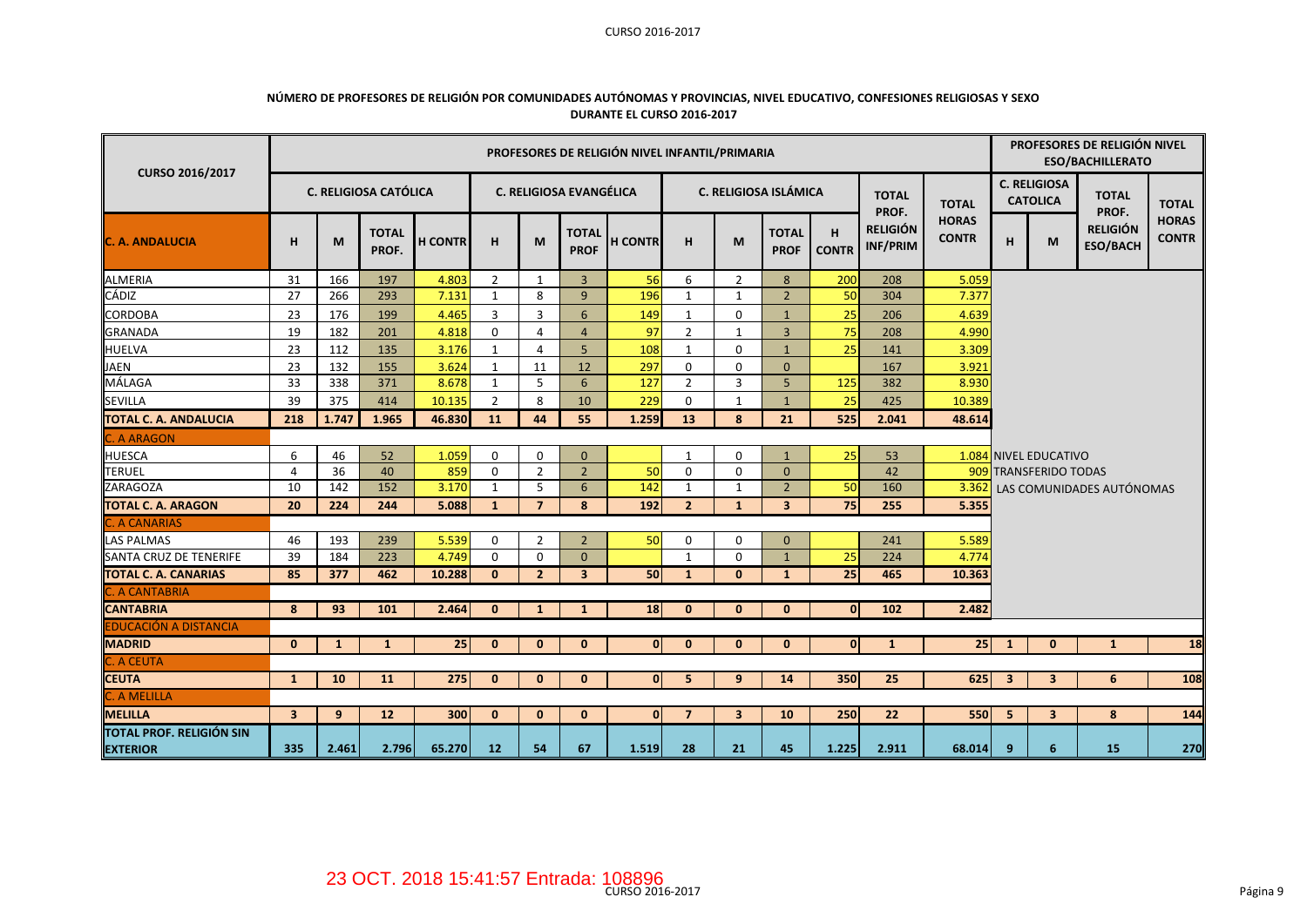| <b>EDUCACIÓN EN EL EXTERIOR</b><br><b>TODOS LOS NIVELES</b> | <b>PROFESORES DE RELIGIÓN</b><br><b>CATÓLICA</b> |   |                             |                    |  |  |  |  |
|-------------------------------------------------------------|--------------------------------------------------|---|-----------------------------|--------------------|--|--|--|--|
| UBICACIÓN DE LOS CENTROS<br><b>EDUCATIVOS</b>               | н                                                | M | <b>TOTAL</b><br><b>PROF</b> | н.<br><b>CONTR</b> |  |  |  |  |
| <b>ANDORRA</b>                                              |                                                  | O | 1                           | 10                 |  |  |  |  |
| <b>BOGOTA</b>                                               | 2                                                | O | $\overline{2}$              | 40                 |  |  |  |  |
| <b>LISBOA</b>                                               |                                                  | 1 | $\overline{\phantom{0}}$    | 42                 |  |  |  |  |
| LONDRES                                                     | n                                                | 1 | 1                           | 14                 |  |  |  |  |
| <b>PARIS</b>                                                | ŋ                                                | 1 | 1                           | 13                 |  |  |  |  |
| <b>ROMA</b>                                                 |                                                  | 1 | $\overline{2}$              | 17                 |  |  |  |  |
| <b>TOTAL EDUCACIÓN EXTERIOR</b>                             | 5                                                |   | 9                           | 136                |  |  |  |  |

═

 $\blacksquare$ 

|                                                                   | н   | M     | <b>TOTAL</b><br>PROF. | <b>TOTAL</b><br><b>HORAS</b> |
|-------------------------------------------------------------------|-----|-------|-----------------------|------------------------------|
| <b>TOTAL PROF. RELIGIÓN Y HORAS CONTRATADAS TODOS LOS NIVELES</b> |     |       |                       |                              |
| <b>EDUCATIVOS</b>                                                 | 389 | 2.546 | 2.935                 | 136.434                      |

5

CURSO 2016-2017

۰.

--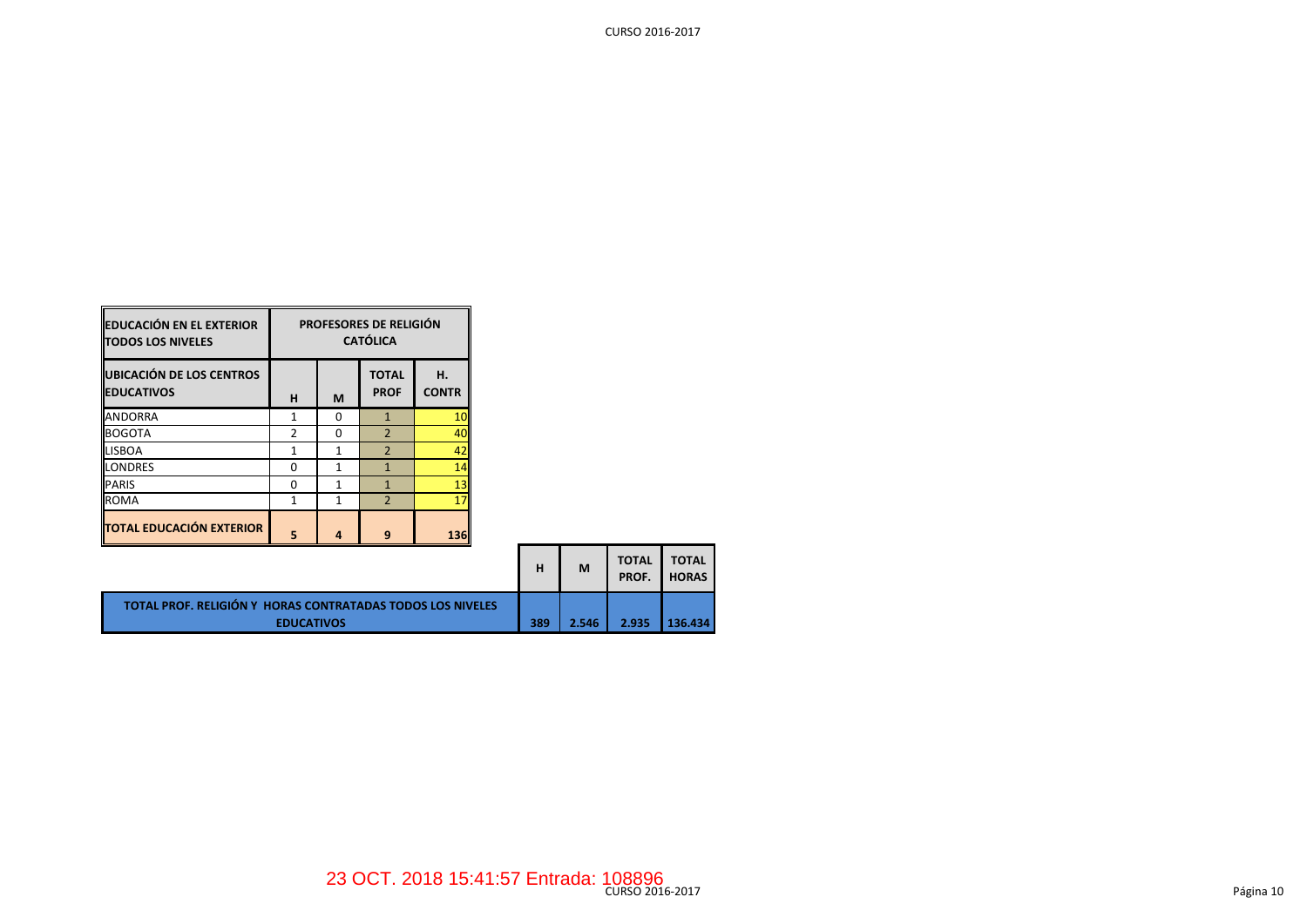## **NÚMERO DE PROFESORES DE RELIGIÓN POR COMUNIDADES AUTÓNOMAS Y PROVINCIAS, NIVEL EDUCATIVO, CONFESIONES RELIGIOSAS Y SEXO DURANTE EL CURSO 2017-2018**

|                                             |                         |              |                       |                |                |                |                                | PROFESORES DE RELIGIÓN NIVEL INFANTIL/PRIMARIA |                |                         |                             |                |                    |                    |                         |                                        | PROFESORES DE RELIGIÓN NIVEL<br><b>ESO/BACHILLERATO</b> |                                    |                              |
|---------------------------------------------|-------------------------|--------------|-----------------------|----------------|----------------|----------------|--------------------------------|------------------------------------------------|----------------|-------------------------|-----------------------------|----------------|--------------------|--------------------|-------------------------|----------------------------------------|---------------------------------------------------------|------------------------------------|------------------------------|
| <b>CURSO 2017/2018</b>                      |                         |              | C. RELIGIOSA CATÓLICA |                |                |                | <b>C. RELIGIOSA EVANGÉLICA</b> |                                                |                | C. RELIGIOSA ISLÁMICA   |                             |                | <b>TOTAL PROF.</b> | <b>TOTAL HORAS</b> |                         | <b>C. RELIGIOSA</b><br><b>CATOLICA</b> | <b>TOTAL PROF.</b>                                      | <b>TOTAL</b>                       |                              |
| C. A. ANDALUCIA                             | н                       | M            | <b>TOTAL</b><br>PROF. | <b>H CONTR</b> | н              | M              | <b>TOTAL</b><br><b>PROF</b>    | <b>H CONTR</b>                                 | H              | M                       | <b>TOTAL</b><br><b>PROF</b> | <b>H CONTR</b> | INF/PRIM           | <b>RELIGIÓN</b>    | <b>CONTR</b>            | н                                      | M                                                       | <b>RELIGIÓN</b><br><b>ESO/BACH</b> | <b>HORAS</b><br><b>CONTR</b> |
| ALMERIA                                     | 31                      | 165          | 196                   | 4.790          | $\overline{2}$ | 1              | $\overline{3}$                 | 56                                             | 6              | $\overline{2}$          | 8                           | 200            | 207                | 5.046              |                         |                                        |                                                         |                                    |                              |
| CÁDIZ                                       | 27                      | 264          | 291                   | 7.086          | 1              | 8              | 9                              | 196                                            | $\overline{2}$ | 1                       | $\overline{3}$              | 72             | 303                | 7.354              |                         |                                        |                                                         |                                    |                              |
| CORDOBA                                     | 23                      | 175          | 198                   | 4.449          | 3              | 3              | 6                              | 149                                            | 1              | $\Omega$                | $\mathbf{1}$                | 25             | 205                | 4.623              |                         |                                        |                                                         |                                    |                              |
| <b>GRANADA</b>                              | 20                      | 179          | 199                   | 4.763          | 0              | 5              | 5                              | 115                                            | $\overline{2}$ | $\mathbf{1}$            | $\overline{3}$              | 75             | 207                | 4.953              |                         |                                        |                                                         |                                    |                              |
| <b>HUELVA</b>                               | 23                      | 111          | 134                   | 3.152          | $\mathbf{1}$   | $\overline{4}$ | 5                              | 108                                            | 1              | $\mathbf 0$             | $\mathbf{1}$                | 25             | 140                | 3.285              |                         |                                        |                                                         |                                    |                              |
| <b>JAEN</b>                                 | 23                      | 130          | 153                   | 3.587          | $\mathbf{1}$   | 11             | 12                             | 297                                            | $\mathbf 0$    | $\mathbf 0$             | $\mathbf{0}$                |                | 165                | 3.884              |                         |                                        |                                                         |                                    |                              |
| MÁLAGA                                      | 35                      | 334          | 369                   | 8.665          | $\mathbf{1}$   | 5              | 6                              | 127                                            | $\overline{2}$ | 3                       | 5                           | 125            | 380                | 8.917              |                         |                                        |                                                         |                                    |                              |
| <b>SEVILLA</b>                              | 39                      | 371          | 410                   | 10.040         | $\overline{2}$ | 8              | 10                             | 229                                            | $\mathbf 0$    | 1                       | $\mathbf{1}$                | 25             | 421                | 10.294             |                         |                                        |                                                         |                                    |                              |
| TOTAL C. A. ANDALUCIA                       | 221                     | 1.729        | 1.950                 | 46.532         | 11             | 45             | 56                             | 1.277                                          | 14             | 8                       | 22                          | 547            | 2.028              | 48.356             |                         |                                        |                                                         |                                    |                              |
| C. A ARAGON                                 |                         |              |                       |                |                |                |                                |                                                |                |                         |                             |                |                    |                    |                         |                                        |                                                         |                                    |                              |
| <b>HUESCA</b>                               | 6                       | 45           | 51                    | 1.052          | 0              | $\mathbf 0$    | $\mathbf{0}$                   |                                                | 1              | $\mathbf 0$             | $\mathbf{1}$                | 25             | 52                 |                    |                         | 1.077 NIVEL EDUCATIVO                  |                                                         |                                    |                              |
| <b>TERUEL</b>                               | $\overline{3}$          | 37           | 40                    | 845            | 0              | $\overline{2}$ | $\overline{2}$                 | 50                                             | $\Omega$       | $\Omega$                | $\mathbf{0}$                |                | 42                 |                    |                         | 895 TRANSFERIDO TODAS                  |                                                         |                                    |                              |
| ZARAGOZA                                    | 9                       | 141          | 150                   | 3.097          | $\overline{2}$ | 5              | $\overline{7}$                 | 153                                            | $\mathbf{1}$   | 1                       | $\overline{2}$              | 50             | 159                |                    |                         |                                        | 3.300 LAS COMUNIDADES AUTÓNOMAS                         |                                    |                              |
| <b>TOTAL C. A. ARAGON</b>                   | 18                      | 223          | 241                   | 4.994          | $\overline{2}$ | $\overline{7}$ | 9                              | 203                                            | $\overline{2}$ | $\mathbf{1}$            | $\overline{\mathbf{3}}$     | 75             | 253                | 5.272              |                         |                                        |                                                         |                                    |                              |
| C. A CANARIAS                               |                         |              |                       |                |                |                |                                |                                                |                |                         |                             |                |                    |                    |                         |                                        |                                                         |                                    |                              |
| <b>LAS PALMAS</b>                           | 49                      | 188          | 237                   | 5.512          | 0              | $\overline{2}$ | $\overline{2}$                 | 50                                             | $\mathbf 0$    | $\Omega$                | $\Omega$                    |                | 239                | 5.562              |                         |                                        |                                                         |                                    |                              |
| SANTA CRUZ DE TENERIFE                      | 37                      | 184          | 221                   | 4.740          | $\Omega$       | $\Omega$       | $\mathbf{0}$                   |                                                | 1              | $\Omega$                | $\mathbf{1}$                | 25             | 222                | 4.765              |                         |                                        |                                                         |                                    |                              |
| <b>TOTAL C. A. CANARIAS</b>                 | 86                      | 372          | 458                   | 10.252         | $\mathbf{0}$   | 2 <sup>2</sup> | $\overline{\mathbf{3}}$        | 50                                             | $\mathbf{1}$   | $\mathbf{0}$            | $\mathbf{1}$                | 25             | 461                | 10.327             |                         |                                        |                                                         |                                    |                              |
| C. A CANTABRIA                              |                         |              |                       |                |                |                |                                |                                                |                |                         |                             |                |                    |                    |                         |                                        |                                                         |                                    |                              |
| <b>CANTABRIA</b>                            | 9                       | 92           | 101                   | 2.464          | $\mathbf{0}$   | 1              | $\mathbf{1}$                   | 18                                             | $\mathbf{0}$   | $\mathbf{0}$            | $\mathbf{0}$                | $\mathbf{0}$   | 102                | 2.482              |                         |                                        |                                                         |                                    |                              |
| EDUCACIÓN A DISTANCIA                       |                         |              |                       |                |                |                |                                |                                                |                |                         |                             |                |                    |                    |                         |                                        |                                                         |                                    |                              |
| <b>MADRID</b>                               | $\mathbf{0}$            | $\mathbf{1}$ | 1                     | 25             | $\mathbf{0}$   | $\mathbf{0}$   | $\mathbf{0}$                   | $\mathbf{0}$                                   | $\mathbf{0}$   | $\mathbf{0}$            | $\mathbf{0}$                | $\mathbf{0}$   | $\mathbf{1}$       | 25                 | $\mathbf{1}$            | $\mathbf{0}$                           | $\mathbf{1}$                                            | 18                                 |                              |
| C. A CEUTA                                  |                         |              |                       |                |                |                |                                |                                                |                |                         |                             |                |                    |                    |                         |                                        |                                                         |                                    |                              |
| <b>CEUTA</b>                                | $\mathbf{1}$            | 10           | 11                    | 275            | $\mathbf{0}$   | $\mathbf{0}$   | $\mathbf{0}$                   | $\mathbf{0}$                                   | 5              | 9                       | 14                          | 350            | 25                 | 625                | $\overline{\mathbf{3}}$ | $\overline{\mathbf{3}}$                | 6                                                       | 108                                |                              |
| C. A MELILLA                                |                         |              |                       |                |                |                |                                |                                                |                |                         |                             |                |                    |                    |                         |                                        |                                                         |                                    |                              |
| <b>MELILLA</b>                              | $\overline{\mathbf{3}}$ | 9            | 12                    | 300            | $\mathbf{0}$   | $\mathbf{0}$   | $\mathbf{0}$                   | $\mathbf{0}$                                   | $\overline{7}$ | $\overline{\mathbf{3}}$ | 10                          | 250            | 22                 | 550                | 5                       | $\overline{\mathbf{3}}$                | 8                                                       | 144                                |                              |
| TOTAL PROF. RELIGIÓN SIN<br><b>EXTERIOR</b> | 338                     | 2.436        | 2.774                 | 64.842         | 13             | 55             | 67                             | 1.548                                          | 29             | 21                      | 45                          | 1.247          | 2.892              | 67.637             | 9                       | 6                                      | 15                                                      | 270                                |                              |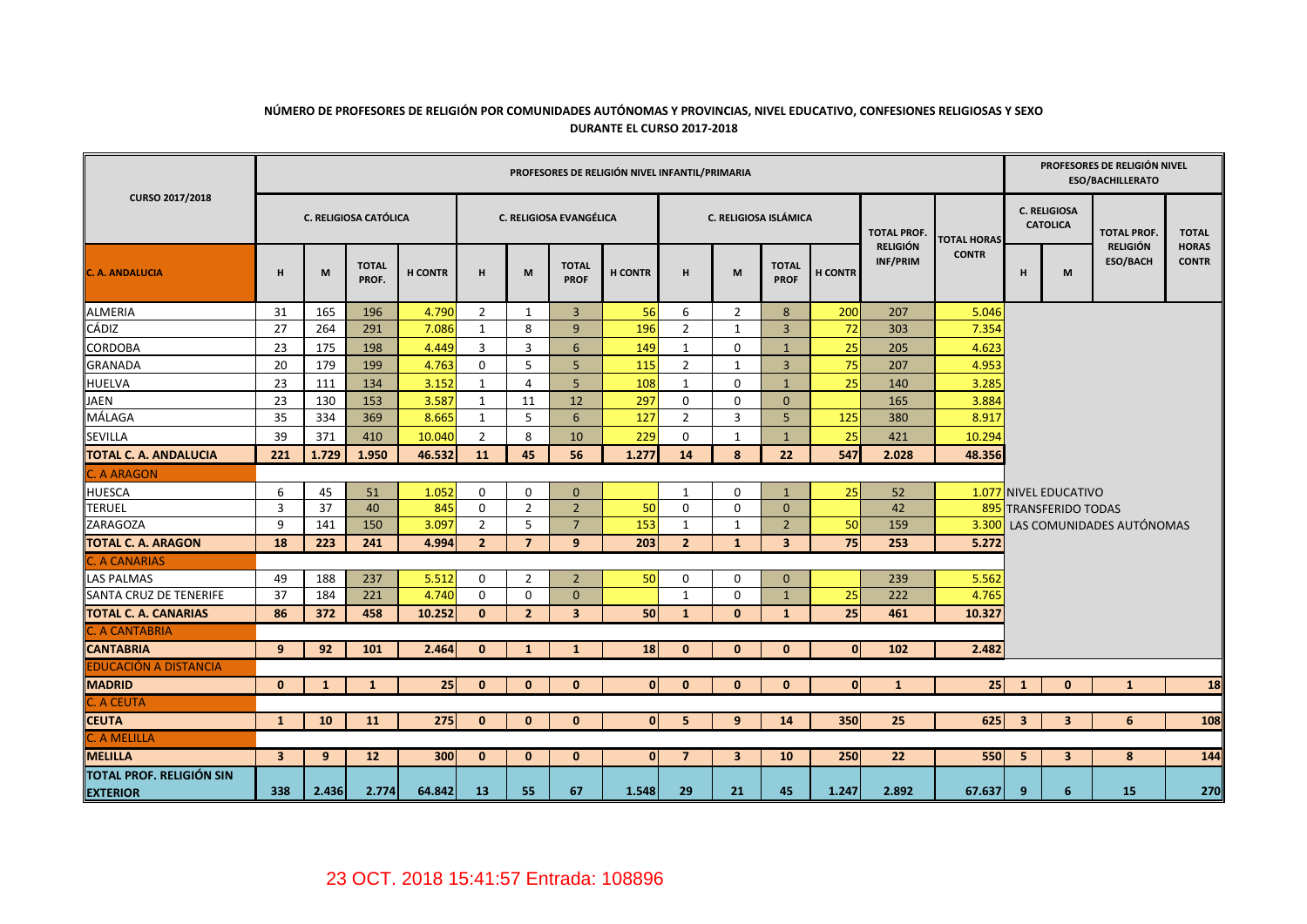| <b>EDUCACIÓN EN EL EXTERIOR</b><br><b>TODOS LOS NIVELES</b> | <b>PROFESORES DE RELIGIÓN</b><br><b>CATÓLICA</b> |   |                             |                 |  |  |  |  |
|-------------------------------------------------------------|--------------------------------------------------|---|-----------------------------|-----------------|--|--|--|--|
| UBICACIÓN DE LOS CENTROS<br><b>EDUCATIVOS</b>               | н                                                | M | <b>TOTAL</b><br><b>PROF</b> | <b>H. CONTR</b> |  |  |  |  |
| <b>ANDORRA</b>                                              | 1                                                | ŋ | 1                           | 10              |  |  |  |  |
| <b>BOGOTA</b>                                               | 2                                                | ŋ | $\overline{2}$              | 40              |  |  |  |  |
| <b>LISBOA</b>                                               |                                                  | 1 | $\overline{2}$              | 42              |  |  |  |  |
| <b>LONDRES</b>                                              | n                                                | 1 | $\mathbf{1}$                | 14              |  |  |  |  |
| <b>PARIS</b>                                                | n                                                | 1 | 1                           | 13              |  |  |  |  |
| <b>ROMA</b>                                                 |                                                  | 1 | $\overline{2}$              | 17              |  |  |  |  |
| <b>TOTAL EDUCACIÓN EXTERIOR</b>                             | 5                                                | 4 | 9                           | 136             |  |  |  |  |

|                                                                                        | н   | M     | <b>TOTAL</b><br>PROF. | <b>TOTAL</b><br><b>HORAS</b> |
|----------------------------------------------------------------------------------------|-----|-------|-----------------------|------------------------------|
| <b>TOTAL PROF. RELIGIÓN Y HORAS CONTRATADAS TODOS LOS NIVELES</b><br><b>EDUCATIVOS</b> | 394 | 2.522 | 2.916                 | 135.680                      |

<u> Tanzania de la pro</u>

and the state of the

<u>a sa Bara</u>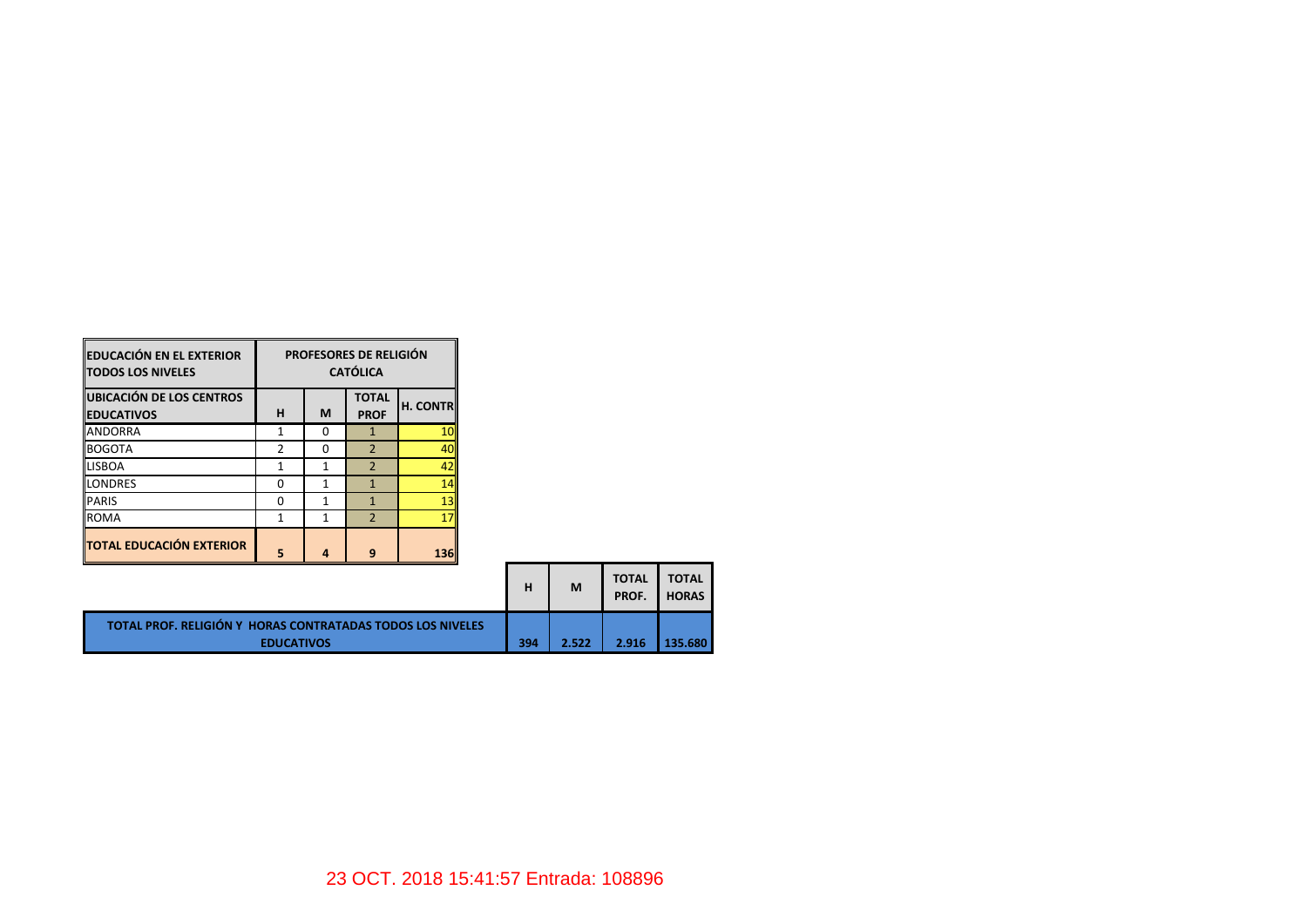# **Retribuciones Seguridad Social Total Retribuciones Seguridad Social Total 2012** 01. ANDALUCÍA 45.238.939,61 14.796.803,92 **60.035.743,53** 1.340.400,44 432.915,94 **1.773.316,38 61.809.059,91** 02. ARAGÓN 5.367.749,65 1.755.434,59 **7.123.184,24** 164.843,18 52.556,26 **217.399,44 7.340.583,68** 03. CANARIAS 13.501.444,72 4.285.082,49 **17.786.527,21** 617.450,45 223.193,02 **840.643,47 18.627.170,68** 04. CANTABRIA 2.342.665,05 766.734,08 **3.109.399,13** 53.255,13 16.310,03 **69.565,16 3.178.964,29** 13. MADRID 46.673,67 51.607,76 **98.281,43 98.281,43** 18. CEUTA 1.143.535,31 349.708,85 **1.493.244,16** 48.540,32 15.122,71 **63.663,03 1.556.907,19** 19. MELILLA 1.104.486,29 328.193,80 **1.432.680,09** 28.615,99 6.028,01 **34.644,00 1.467.324,09** 60. EXTRANJERO 179.786,37 43.716,94 **223.503,31 223.503,31** *Total 2012 (\*) 68.925.280,67 22.377.282,43 91.302.563,10 2.253.105,51 746.125,97 2.999.231,48 94.301.794,58* **2013** 01. ANDALUCÍA 48.137.761,97 14.790.050,98 **62.927.812,95** 1.401.083,98 453.791,50 **1.854.875,48 64.782.688,43** 02. ARAGÓN 5.490.223,61 1.694.192,16 **7.184.415,77** 167.776,16 52.336,65 **220.112,81 7.404.528,58** 03. CANARIAS 13.264.785,70 3.997.404,94 **17.262.190,64** 534.078,91 185.519,04 **719.597,95 17.981.788,59** 04. CANTABRIA 2.541.175,67 761.304,66 **3.302.480,33** 32.050,35 10.239,70 **42.290,05 3.344.770,38** 13. MADRID 60.310,71 15.931,35 **76.242,06 76.242,06** 17. PAIS VASCO 405,38 **405,38 405,38** 18. CEUTA 1.207.648,76 359.455,61 **1.567.104,37** 15.333,05 4.799,36 **20.132,41 1.587.236,78** 19. MELILLA 1.157.116,14 354.553,92 **1.511.670,06** 15.334,72 4.024,57 **19.359,29 1.531.029,35** 60. EXTRANJERO 182.740,59 37.829,34 **220.569,93 220.569,93** *Total 2013 72.041.763,15 22.011.128,34 94.052.891,49 2.165.657,17 710.710,82 2.876.367,99 96.929.259,48* **2014** 01. ANDALUCÍA 51.060.243,94 15.298.492,47 **66.358.736,41** 1.463.124,72 423.781,35 **1.886.906,07 68.245.642,48** 02. ARAGÓN 5.492.734,23 1.681.262,08 **7.173.996,31** 178.246,47 51.512,84 **229.759,31 7.403.755,62** 03. CANARIAS 12.006.668,50 3.557.502,21 **15.564.170,71** 614.917,42 172.298,18 **787.215,60 16.351.386,31** 04. CANTABRIA 2.530.398,84 762.664,70 **3.293.063,54** 61.692,62 16.640,24 **78.332,86 3.371.396,40** 13. MADRID 50.336,19 15.839,56 **66.175,75 66.175,75** 18. CEUTA 1.199.752,23 374.942,06 **1.574.694,29** 27.700,91 8.370,94 **36.071,85 1.610.766,14** 19. MELILLA 1.182.430,64 349.282,23 **1.531.712,87** 25.211,88 6.964,51 **32.176,39 1.563.889,26** 60. EXTRANJERO 173.822,17 31.385,44 **205.207,61** 2.183,12 690,41 **2.873,53 208.081,14** *Total 2014 73.696.386,74 22.071.370,75 95.767.757,49 55.095,91 16.025,86 3.053.335,61 98.821.093,10* **ANEXO II 184/33735 GASTO TOTAL PROFESORES DE RELIGIÓN (Años 2012-2017) Año TITULARES SUSTITUTOS TOTAL (euros)**

#### Página 1 23 OCT. 2018 15:41:57 Entrada: 108896